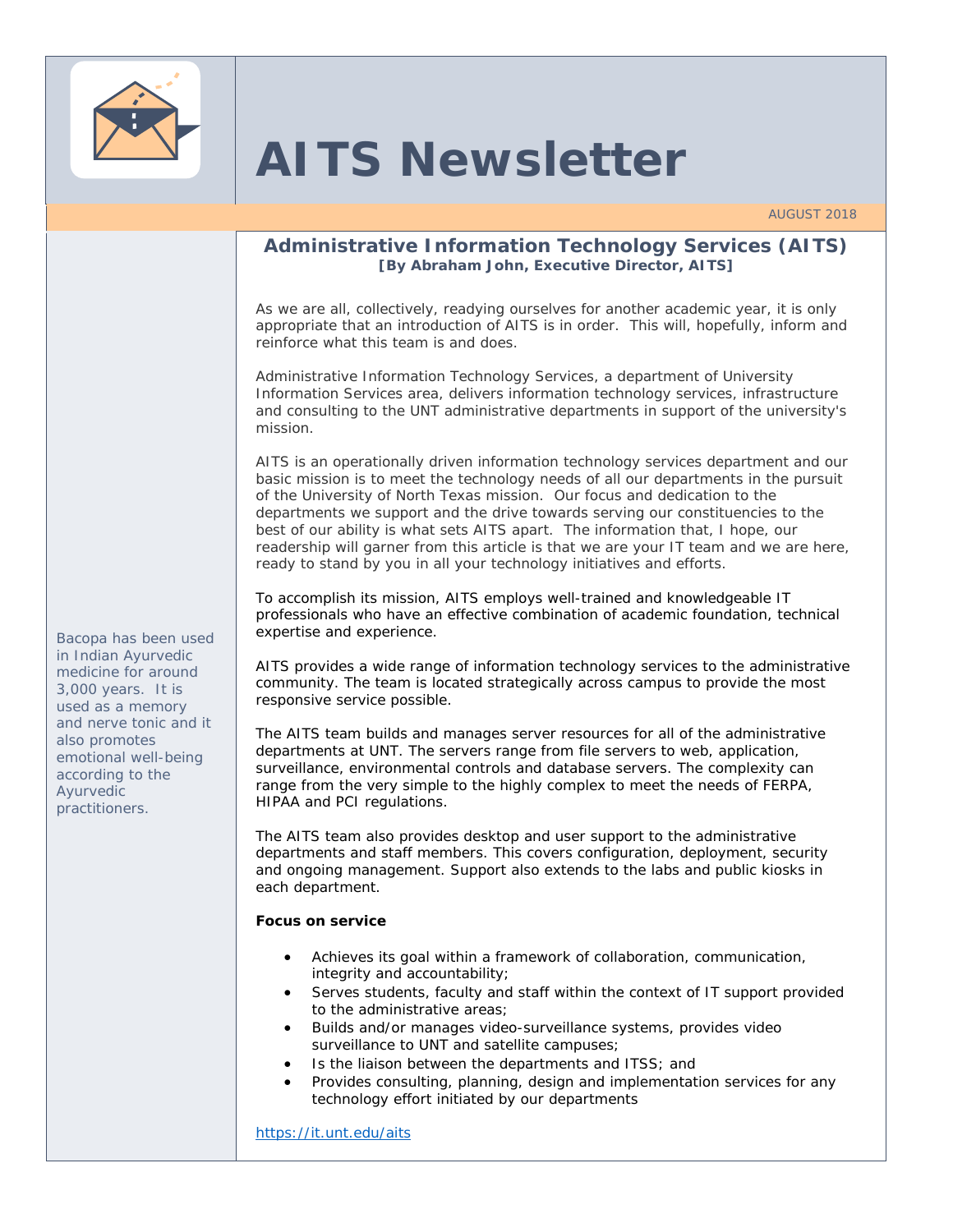# **Student Information System Upgrade Is Coming! [Dorothy Flores]**

If you haven't heard, the Campus Solutions Student Information System (EIS, my.unt.edu, or LSPD depending upon your point of reference) is in the midst of an upgrade from Oracle's PeopleSoft version 9.0 to 9.2. For those who attended the UNT TAG meeting in October 2017, this won't be a surprise. For those who didn't, this will be good information for you and anyone else who uses the student information system, or supports technology that utilizes data integrations between Campus Solutions with other applications. The chart below should provide some context for what will be impacted in this upgrade.



Just to offer a little background, here are some key points to be aware of regarding the need for an upgrade:

- Campus Solutions v8.0 installed 2003/2004, upgraded to CS9.0 in November, 2009
- December 2015 Oracle released 9.2 version of Campus Solutions
- Upgrade required by December 2019
	- o Current 9.0 version will be unsupported
	- o No critical tax, legal, and regulatory updates; i.e. financial aid regs and 1098T IRS reporting
- Affects all three UNT System institutions, as they share a single instance of the Campus Solutions application: UNT, UNT Health Science Center, and UNT Dallas.

So, what's included in Campus Solutions? It's all the core functionality to process and manage the full life-cycle of a student; Admissions, Student Records, Financial Aid, Student Finance, Campus Community, and Academic Advising (degree audit used by UNT Dallas and the UNT Health Science Center). Although this upgrade is far-reaching, applications like BlackBoard Learn, Canvas, u.Achieve will only be minimally impacted; however, testing will be required throughout the upgrade process to ensure that all integrations still function as expected.

*Hops are a known ingredient in beer but did you know that combining it with valerian improves sleep quality?*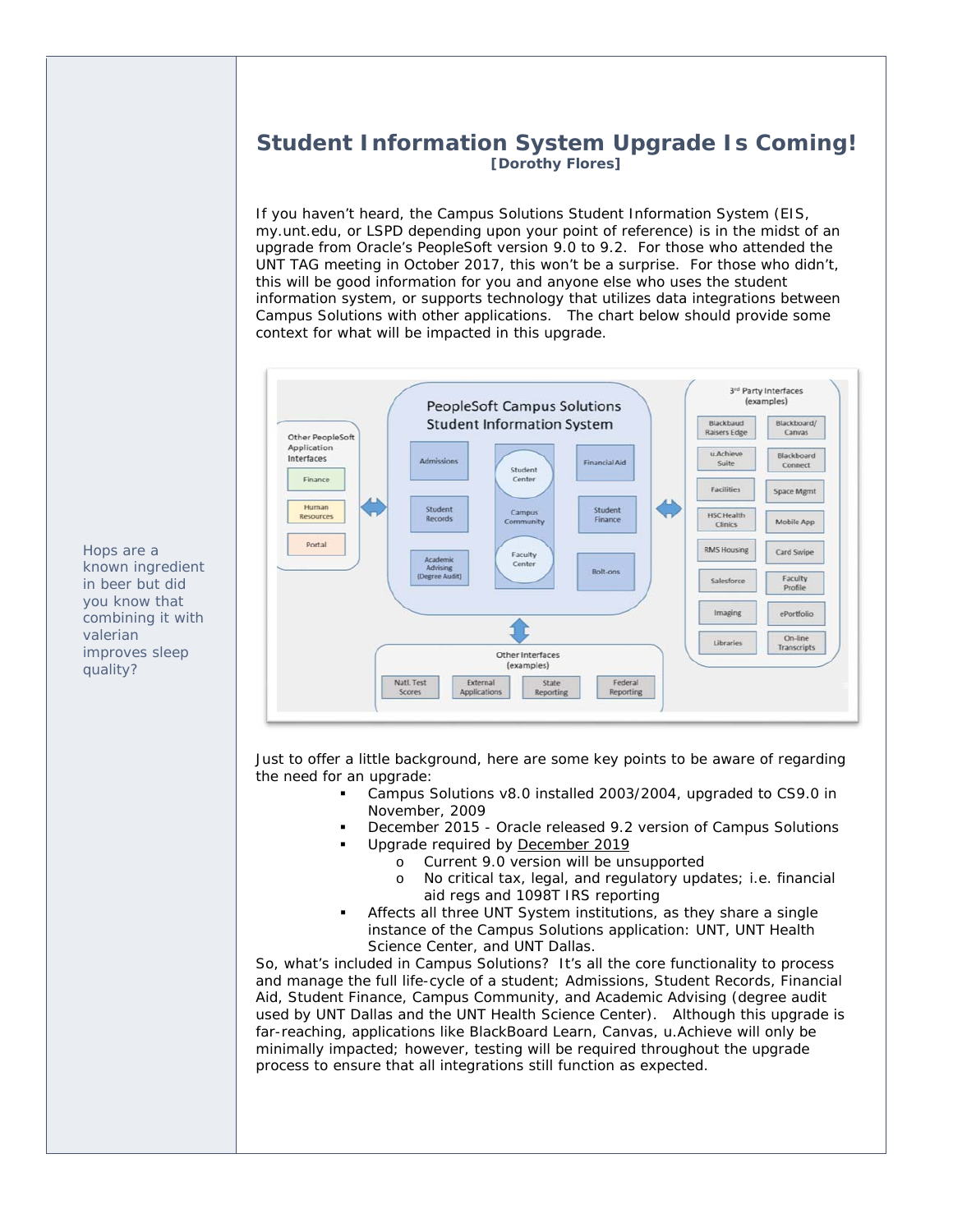| <b>Campus Solutions</b><br><b>Modules</b>  | <b>Description</b>                                                                                                                                                |
|--------------------------------------------|-------------------------------------------------------------------------------------------------------------------------------------------------------------------|
| <b>Student Records</b>                     | Processing of student academic information including matriculation,<br>class enrollment, grading and academic standing, transcripts, and<br>graduation processing |
| <b>Admissions</b>                          | Applicant admissions and test score processing                                                                                                                    |
| <b>Student Finance</b>                     | Student tuition and fees billing including housing, payments,<br>refunding, and creation of general ledger transactions                                           |
| <b>Financial Aid</b>                       | Awarding and disbursement of student financial aid and<br>scholarships                                                                                            |
| <b>Academic Advising</b><br>(Degree Audit) | Degree planning and auditing functions; advising notes                                                                                                            |
| <b>Campus Community</b>                    | Student self-service for bio-demo data                                                                                                                            |

A considerable amount of pre-work has gone into preparing for this upgrade, which began in 2016 and included governance, approvals by leadership, budgeting, and identifying needed funding. The technical pre-work and planning began in fall 2017, but the actual start of the upgrade project began in February 2018. This also included a "freeze" on any new development work in Campus Solutions to ensure that the functional and technical resources could focus on the upgrade, along with their required day-to-day business operations and support work.

The go-live for the upgrade is scheduled for the long Thanksgiving weekend, November 2018. This timeframe was selected by the Campus Solutions Upgrade Steering Committee, which contains representation from all of the campuses, as it allows for the least amount of impact on the students and faculty. Additionally, it ensures that sufficient time is available to perform the technical pieces of the upgrade, as well as the critical step of validating the upgraded application and data by both the functional and technical project team members before it is made available to students, faculty, and staff on Monday, November 26, 2018. The highlevel project timeline is provided below.



There is still much work to be done between now and the end of November, but the project is on track, and the project team is confident about a successful go-live. Watch for more communications from URCM and Enrollment Management about the

*Did you know that St. John's Wort is considered nature's antidepressant?*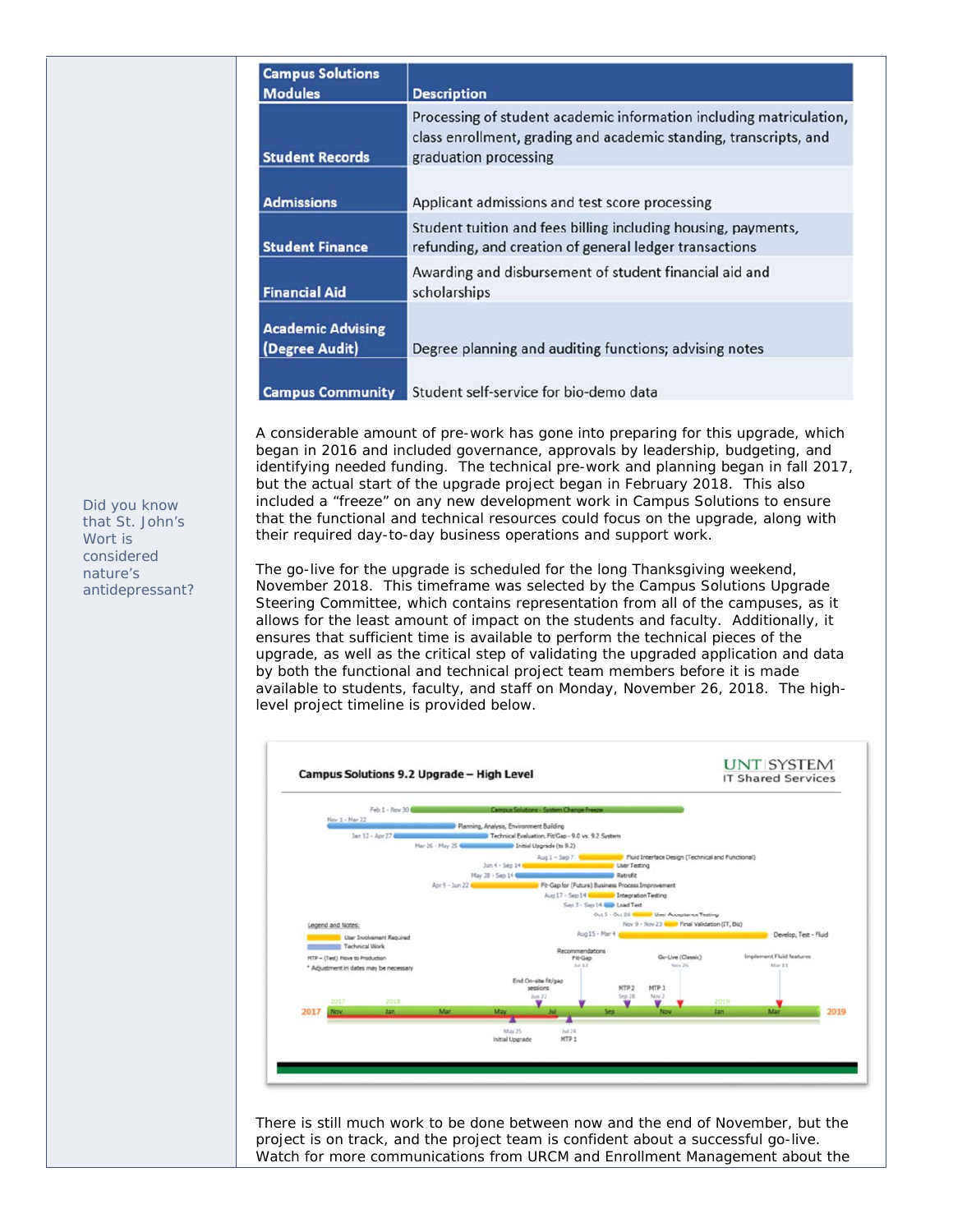upgrade as the time approaches, and help UNT get the word out to those who would benefit from being "in the know" on this important project.

# Enterprise Apps Fun Facts Imaging Services

**Perceptive Content (ImageNow) was implemented in 2008/2009.**

**By 2011, Imaging Services Team was supporting 12 departments. They now support 41 departments in 2018 and the number is growing every year.** 

**Perceptive Content (ImageNow) contained 1,841,592 documents in 2011…now in 2018 contains 8,340,329 documents.** 

**Document storage growth since 2011…353% increase.** 

**Perceptive Content (ImageNow) contains 150 storage drawers and 103 workflows.** 

# **Intelligent Capture for Transcripts (ICT) was**

**implemented this spring for scanning and using optical character recognition (OCR) technology to electronically load transcript data into Campus Solutions. Since implementation, more than 11,000 transcripts have been processed, significantly reducing the need for manual data entry.** 

#### *Enjoy this brain teaser*

*Which number in the following series of numbers is least like the others?* 

*1 3 5 7 11 13 15 17*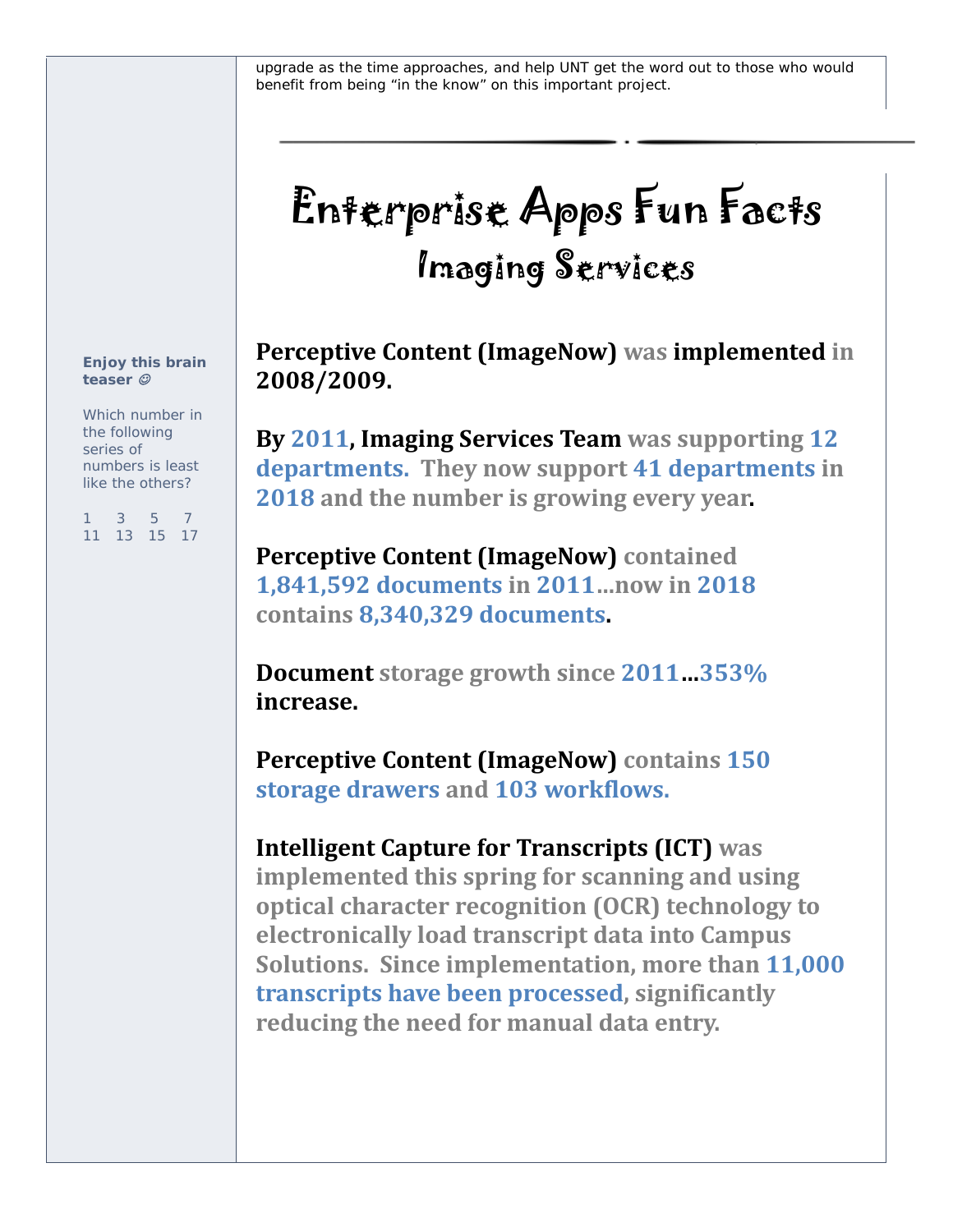### **Hacking with Hayden: Attacking Cars [Hayden Sandel]**

Cars are becoming increasingly more complex and connected. With those comforts comes vulnerabilities that malicious actors could exploit. This article will explore the process of how someone could gain access to your car and remotely control it and the various ways to mitigate these attacks.

### **Exploring the Attack Surface**

The more advanced the car, the more vulnerabilities may be present. Before attacking a car, you would need to make note of all possible ways that data could get into a vehicle. Examples of this include motion sensors, USB ports, Diagnostic ports, Bluetooth capability, GPS or even WiFi hotspots. After identifying the possible weaknesses, you must find a way to execute code on the vehicle's systems.

### **Exploiting Vulnerabilities**

In 2015, security researchers Charlie Miller and Chris Valasek demonstrated an exploit that gave them full access to a Jeep Cherokee's CAN BUS (Controller Area Network) which allowed them to stop and start the engine, disable the breaks, and even turn the steering wheel at any speed. The pair of researchers found that they could communicate to the car's head unit over the Sprint cellular network and run shell commands as root. Using this, they were able to send commands to a chip on the head unit that processed CAN communications and manipulated the packages to send malicious commands. This exploit was disclosed to Chrysler-Fiat and sparked the recall of 1.4 million vehicles. Detailed instructions on how to attack the CAN BUS can be found in The Car Hackers Handbook (Craig Smith, 2016).

#### **Mitigations**

While it would be impossible to mitigate against every vulnerability that exists on a system, there are things that can be done to mitigate the impact that a compromised car can cause. The first being to stop connecting cars to the internet, or if you do, air-gap the internet communication system from the system that controls driving functions so that it would be impossible to attack the car remotely. Chrysler-Fiat worked with Sprint to restrict the access on the Sprint network that allowed the researchers to connect to the cars over the internet, and also patched the firmware on the head unit that allowed communication to the CAN BUS.

#### **Impact and Future**

Driving is already a dangerous activity, so it doesn't take much imagination to consider the danger that a compromised car could cause. The example explored in this article is a great outline for how ethical hacking can save lives and impact the policies of large corporations in a beneficial way.

*Astragalus root improves the function of white blood cells and even increases the antibody levels in healthy people. As such, it is considered a preventative.*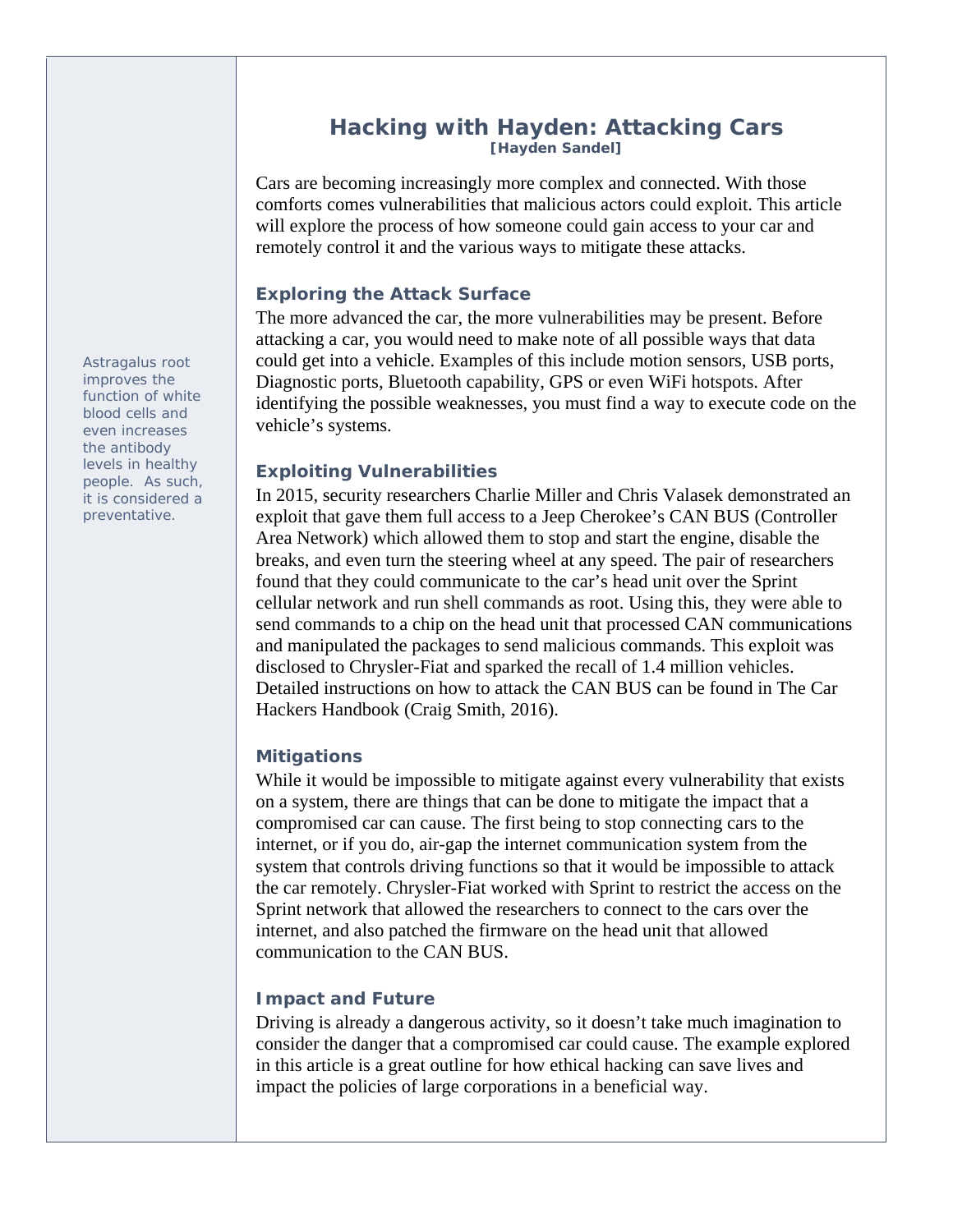#### *eucalyptus leaves and flowers help relieve upper respiratory infections, coughs, colds and asthma but be aware that ingesting eucalyptus oil can cause nausea, vomiting, muscle weakness, breathing problems, increased heartbeat and low blood pressure.*

*Oil from the* 

# **Interplanetary Telecommunication [Daniel Griffith]**

The last manned mission to the moon was over forty years ago. The trend of sending unmanned objects to deep space had started well before then. Apollo 17 marked the end of human interplanetary travel for the 20th century as that was our last manned mission to the moon. Why does NASA and other international space agencies seemingly no longer want to send astronauts further than the international space station, and will the current trend of only sending unmanned spacecraft past the Earth's orbit continue? Space is difficult to traverse, survive, and since the distances are so large between planets, communicate as we know it is very slow. All of which makes manned space travel very expensive and dangerous. The quick rise of computers also allowed much better control from a ground station which lessened the cost of sustaining life in space. All these problems are all going to take a long time and effort if we want to make flying people to Mars a reality, but agencies like NASA and private companies like SpaceX are working to solve them. Although space entrepreneurs, such as Elon Musk would like to make a manned Mars mission a reality within our lifetimes, hopefully we will at least get to see a marvel of long distance communication.

Interplanetary telecommunication is the most achievable hurdle to jump in the quest for human deep space exploration. Current systems we have in place for communicating to and from space can reach the International Space Station, satellites in high earth orbit, and satellites in deep space pretty efficiently. There are thousands of relay satellites that help transmit the data, but these communication systems are still mostly earth based. The three main networks that NASA has helped establish are the Near Earth Network (NEN), Space Network (SN), the Deep Space Network (DSN). The NEN and SN are both used in Telecommunication around the earth and all three networks are used in Earth orbiting missions. The DSN is the only network that communicates directly with objects further from earth's orbit and past the moon. Only having three ground stations, they are located at 120 degrees apart from each other. Because the DSN is built to pick up faint signals from deep space, it transfers data very slowly. It is an outdated system will still be used for the near future for older missions that require the technology. These three networks will need to be upgraded with more robust network technology and transmission protocols to safely navigate through the solar system.

In the summer of 2016, NASA began to test a new type of network protocol for use in establishing a Solar System wide internet and which has been already been available publicly for international government and commercial entities. NASA debuted the new technology on the International Space Station (ISS) and it is called Delay/Disruption Tolerant Networking (DTN). According to NASA it can be overlaid on traditional Internet Protocol networks. A solution to long range communication, DTN operates by sending bundles of data to several nodes along the way to their destination. This has called the "store and forward" approach, as it is designed to store the data bundle until forwarding is possible. In this sense, DTN is similar to many current system, such as email, storing the information indefinitely until it can be sent. NASA has recruited the help of the Internet Engineering Task Force (IETF) for the purpose of standardization, and to ensure international widespread acceptance the code has been made open-source. The collaboration has produced a network that can withstand the potential limitations of widespread mesh space networks. Distances between relay satellites are very large and traditional networking protocols require that all nodes along the path are active or communicable. Space debris and limitations of solar powered satellites would cause to many interruptions for decent solar system internet speeds. DTN provides a buffer for problems and glitches such as these by storing the data bundles until a signal can be established. The new technology is still being researched for space and terrestrial applications, but it's first long-range test will soon take place. It will be used to transmit information between mission control and two relay satellites for the InSight Mars lander when it arrives in November.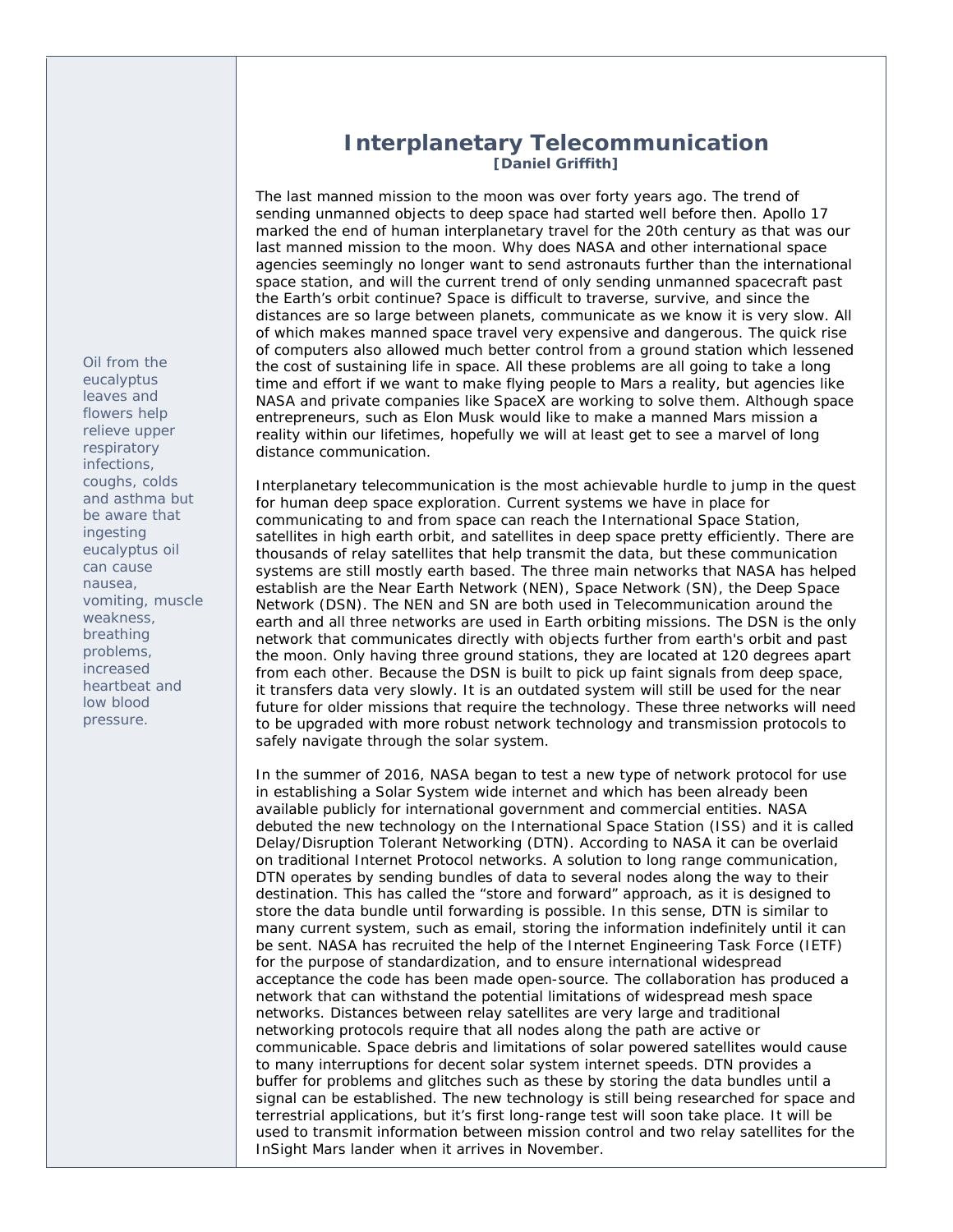*Although we may use sage as seasoning for poultry and other savory dishes, did you know that sage is also quite good at treating sore throats, coughs and colds?* 

Though the new DTN protocol will help the Mars mission relay satellites provide much needed data at faster transfer speeds than previous missions, the medium on which their information is transmitted will still be radio frequency. RF is the technology that has been used since the beginning of space exploration missions and will still continue to be used in the foreseeable future, but a new, wireless optical transmission technology is being tested that may greatly exceed the longdistance RF data transfer rates. NASA began researching laser technology in the 1960's, but hasn't produced a practical use for it in space until recently. The terrestrial applications for optical communication with lasers has been limited because it requires direct line of sight between the transmitter and receiver. Until recently, laser technology was also very heavy, which meant couldn't really been used for satellite networking due to the fuel cost. Paired with low cost, next generation CubeSats (small economical satellites), the technology could soon be put to widespread use for space based communication. The optical communication technology is currently being researched for use in the newly named Optical to Orion (O2O) project. The project is designed for the next generation Orion spacecraft, which will include manned space missions and will utilize optical lasers to reduce transmission times over long distances in space. The new system should be able to support a rate of least 80 megabytes per second, which could allow HD streaming of live events millions of miles away from Earth. While these transmission speeds will be used at first for sending research data back to Mission Control, they will also be helpful in future, curbing the psychological stress that may come with long range manned missions. The ability to communicate with family and friends far from home will help astronauts stay in sync with current events in near real time and minimize the anxiety that may with lengthy space travel missions.

Much more precise than traditional Radio Frequency (RF) technology, laser transmission technology is becoming much more affordable than it once was. Cheaper optical communication tech and new, sustainable long-distance communication protocols utilized by mesh network of satellites could be scattered throughout our solar system within our lifetimes and interplanetary communication networks in our solar system may one day make a call to Mars seem like an everyday thing. It will take a lot more effort to achieve a solar system wide internet, but the new transmission network technology currently being researched will make achieving a low latency solar system communication possible and space safer to traverse. With private, manned space ventures on the possible horizon, more and more people will need a reliable communication system to stay safe in the vast distances between interplanetary objects.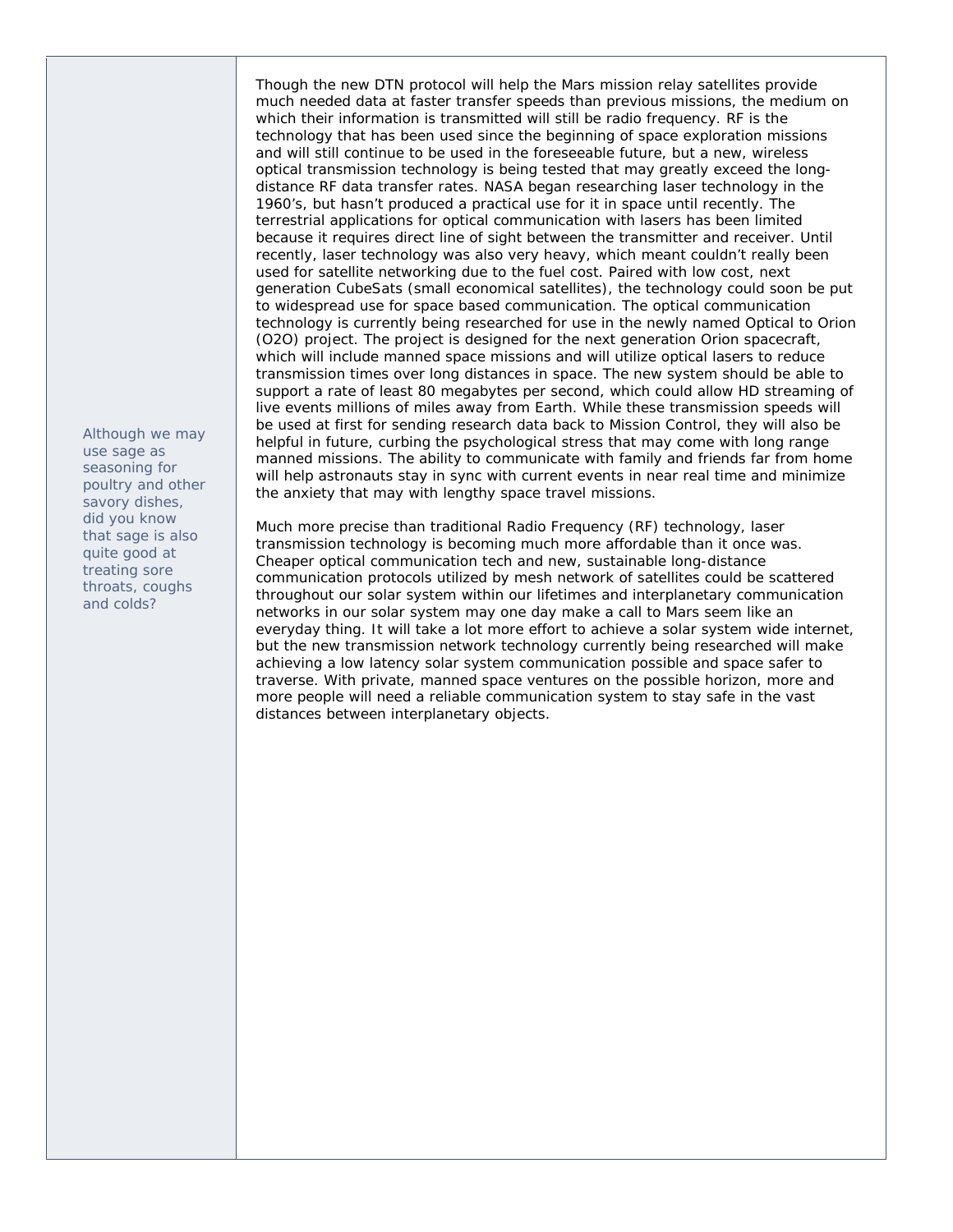# **The Impact of Artificial Intelligence to Information Technology**

**[Leah Atinda]** 

Artificial Intelligence(AI) is defined as the simulation of human intelligence process by machines. The introduction to AI is noted to have started after the WWII, it is noted that the English Mathematician Alan Turing may have been the first to give a lecture on it in 1947 and he did decide that AI was best research by programming computers rather than building machines. Today AI is impacted many advancements like smart self-driving cars and many more inventions as in robot used for surgery and the trends is not slowing down. They are many ways this will impact the technology industry, I will narrow this to three ways just note they are more ways AI can be used.

AI is being used a lot to make automation more real in the industry and many times they are people who would like to believe soon robots are replacing human workers, which is not good news to anybody who will loss a job because of this innovation. But AI has become handy especially where it involves dangerous situations and if AI technology can be used to take human being out of harm it will be a great invention for example in exploration, bomb-detection and some of the dangerous military exercises. More of AI is seen being used under such situations that helps keeps human safe.

According to an article in Forbes in publication of 12/27/2017 I quote, "One of the simplest but impactful things AI can do for the educational space is to speed up the administrative process both for institutions and educators. The tedious process of grading homework, evaluating essays and measuring student responses can require valuable time from lectures and teachers who would prefer to focus on their lesson planning and one-on-one tutoring, and we have seen institutions in cooperating online learning which is adding a new focus IT teams on what we are doing on how AI technology work for that industry.

Media has a lot of misconceptions on what AI can do and eradicate human functions in the future of so many things, but all said and done AI has been a great impact to most industry many projects form different industry can testify that, for example Waymo which is a self-driving technology company with the mission to make it safe and easy for everyone to get around without the need for anyone in the driver's seat which gave birth to a self-driving car which has been used to test if this can be a reality. This is one of the many examples on process that various companies are putting in place so they can in cooperate AI. Getting closer home in the IT forum most IT help desks have virtual assistance especially in busy call centers AI is used to determine if technician needs to be called or the customer can do troubleshooting by having simple instructions. Use of automation and AI makes it possible to interpret and analyze volumes of data which will take human beings such a long time.

It is impossible to replace human touch in many things that happen around the business industrial world but AI is becoming more and more common and widespread among diverse industries which needs to give us a call as we do our planning and research on ways forward. In all industry that AI will be used it will somehow affect how IT process are done and configured guess it brings about the challenge to each one of us in the IT and management to start thinking out of the box and get involved to how AI will impact our day to day decisions and processes.

*Bilberry fruit is rich in anthocyanosides that acts as power antioxidants in the body.*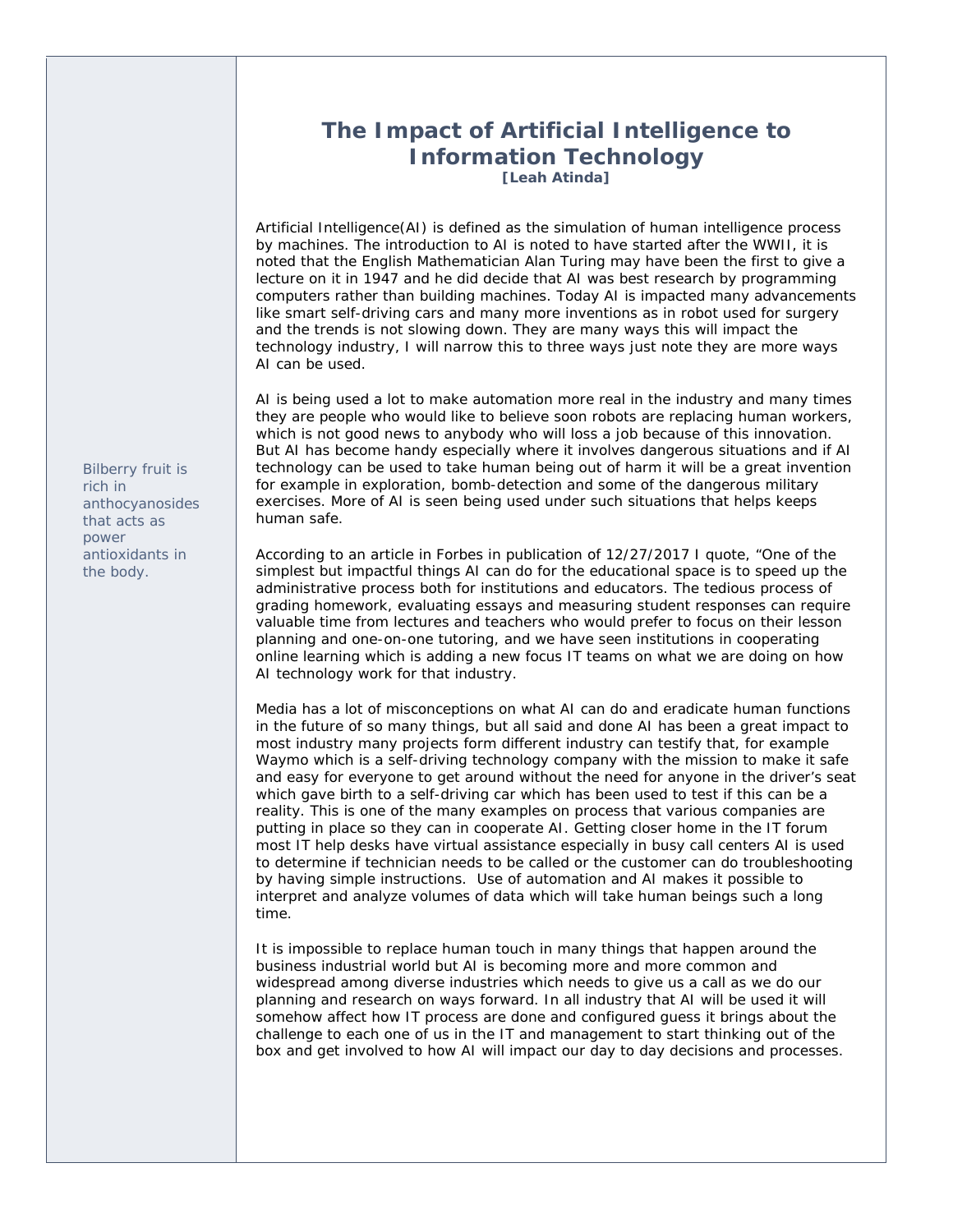# **Microsoft Power BI – A Tutorial [Keith Kellermeyer]**

Microsoft Power BI is a tool within the Microsoft Suite that analyzes and visualizes data. From simple Excel spreadsheets to Oracle and SQL Databases, Microsoft Power BI seems to accept a vast variety of data sources. Not only can you compare data from different sources to each other, but the interface and functionality is simple and easy to understand. Let us walk through a quick tutorial:

1. Once you have downloaded Microsoft Power BI Desktop from powerbi.microsoft.com, you can start with "Get Data" on the introduction



2. Then, select your data type, such as Excel, and find the workbook you're looking for, select the sheet, and click "Load"



*Barberry root bark contains berberine that fights many infectious organisms including the ones that cause diarrhea.*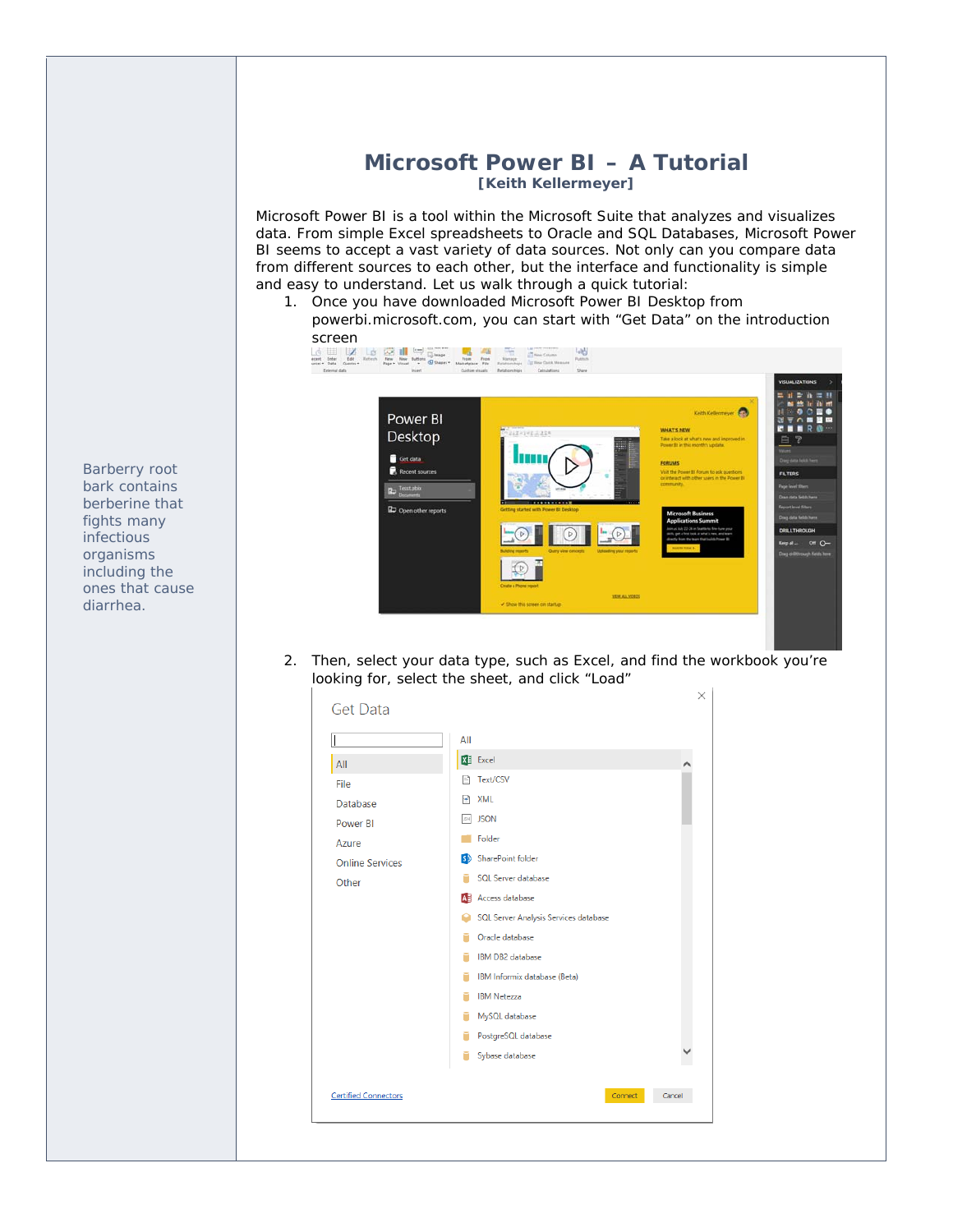|                                      | sheet1<br>ام |                                |               |                 |                 |
|--------------------------------------|--------------|--------------------------------|---------------|-----------------|-----------------|
| Display Options *                    | B<br>Unit    | <b>Descr</b>                   | <b>Status</b> | <b>Acq Code</b> | <b>Acq Date</b> |
| Jason Tech Inventory - Copy.xlsx [1] | <b>NT752</b> | PROJECTOR PANASONIC PT-3500U   | n.            | P               | 12/5/2          |
| $\sqrt{m}$ sheet1                    | <b>NT752</b> | PROJECTOR PANASONIC PT-3500U   | п             | P               | 12/5/2          |
|                                      | <b>NT752</b> | LAPTOP DELL VOSTRO 1440        | п             | Þ               | 2/14/2          |
|                                      | <b>NT752</b> | PROJECTOR PANASONIC PT-3500U   | п             | p               | 12/5/2          |
|                                      | <b>NT752</b> | DELL DESKTOP OptiPlex 960 Smal | n             | P               | 6/22/2          |
|                                      | <b>NT752</b> | PCD iPad, Apple, Wi-Fi 32 GB   | п             | P               | 10/17/2         |
|                                      | <b>NT752</b> | Computer, Dell, OptiPlex 9020  | п             | P               | 6/12/2          |
|                                      | <b>NT752</b> | Computer, Dell, Optiplex 9020  | п             | p               | 12/9/2          |
|                                      | <b>NT752</b> | Computer, Dell, Optiplex 990   | п             | P               | 7/17/2          |
|                                      | <b>NT752</b> | Laptop, Dell, Latitude E7450   | п             | P               | 2/4/2           |
|                                      | <b>NT752</b> | PCD iPad, Apple, Mini          | п             | P               | 2/7/2           |
|                                      | <b>NT752</b> | Laptop, Dell, Latitude E7450   | п             | p               | 2/4/2           |
|                                      | <b>NT752</b> | Computer, Dell, OptiPlex 7010  | п             | P               | 5/21/2          |
|                                      | <b>NT752</b> | TruTouch 470 HD LCD Multi-Touc | п             | p               | 12/10/2         |
|                                      | <b>NT752</b> | PCD iPad, Apple, Mini          | п             | P               | 2/7/2           |
|                                      | <b>NT752</b> | PCD iPad, Apple, Air 2         | п             | P               | 12/2/2          |
|                                      | <b>NT752</b> | Laptop, Dell, Latitude E7470   | п             | p               | 10/19/2         |
|                                      | <b>NT752</b> | Laptop, Dell, Latitude 7480    | п             | P               | 6/25/2          |
|                                      | <b>NT752</b> | Computer, Dell, OptiPlex 980   | п             | P               | 7/19/2          |
|                                      | <b>NT752</b> | Computer, Dell, OptiPlex 9020M | п             | P               | 8/4/2           |
|                                      | <b>NT752</b> | Laptop, Dell, Latitude E7470   | п             | P               | 8/3/2           |
|                                      | <b>NT752</b> | iPad Wi-Fi 32GB - Space Gray ( | п             | P               | 5/18/2          |
|                                      | <b>NT752</b> | Laptop, Dell, Latitude E7450   | п             | P               | 2/4/2           |
|                                      | $\langle$    |                                |               |                 | $\rightarrow$   |

- 3. Power BI is click-and-drag friendly with creating visuals. Here, I have imported some information from EIS regarding Assets. I want to see what percentage of assets we acquired each year.
- 4. I select the Pie Chart from the Visualizations section, then click and drag "Acq Date" to the Legend section and "Asset ID" to the Values section under Visualizations. This splits out the count of assets per year. In the chart, I can then hover over sections to see percentages and counts per piece.



| <b>VISUALIZATIONS</b><br>$\left\langle \right\rangle$ | <b>FIELDS</b>                              |
|-------------------------------------------------------|--------------------------------------------|
| 计全面运用<br>W<br><b>A</b><br>Ħ<br>r (                    | $O$ Search                                 |
| 捍<br>$\left  \cdots \right $<br>O<br>⊜                | 囯<br>sheet1                                |
| 123<br>F<br>$\Delta \mathbf{Y}$<br>곤                  | E.<br>sheet1 (2)                           |
| R 待<br>l.                                             | <b>Acq Code</b><br>п                       |
| T<br>Ē<br>ଇ                                           | $\overline{\checkmark}$<br><b>Acq Date</b> |
|                                                       | <b>Asset ID</b><br>$\overline{\checkmark}$ |
| Legend                                                | $\Sigma$ Cost                              |
| <b>Acq Date</b><br>$- x$                              | Cust Au Dt                                 |
| Year<br>×                                             | <b>Cust Au Nm</b>                          |
| ×<br>Quarter                                          | <b>Cust Au St</b>                          |
| ×<br><b>Month</b>                                     | Custodian                                  |
| $\overline{\mathsf{x}}$<br>Day                        | $\blacksquare$ $\triangleright$ Dept       |
| <b>Details</b>                                        | <b>Descr</b>                               |
|                                                       | $\Sigma$ ID                                |
| Drag data fields here                                 | Location                                   |
| Values                                                | Manufacturer                               |
| <b>Count of Asset ID</b><br>$- x$                     | <b>Model</b>                               |
|                                                       | <b>Offsite</b>                             |
| <b>Tooltips</b>                                       | $\Sigma$ Profile ID                        |
| Drag data fields here                                 | Serial ID                                  |
|                                                       | <b>Status</b>                              |
| <b>FILTERS</b>                                        | <b>Tag Number</b>                          |
|                                                       | Unit                                       |
| <b>Visual level filters</b>                           |                                            |
| Acq Date - Day (All)                                  |                                            |
| Acq Date - Month (All)                                |                                            |
| Acq Date - Quarter (All)                              |                                            |
| Acq Date - Year (All)                                 |                                            |
| Count of Asset ID (All)                               |                                            |

5. I can then click and drag "Cost" out into the workspace and select the "Card" type under the Visualizations section. This then displays the total cost

*Compounds in milk thistle called flavonolignans protect liver cells from damage that can be caused by alcohol and acetaminophen.*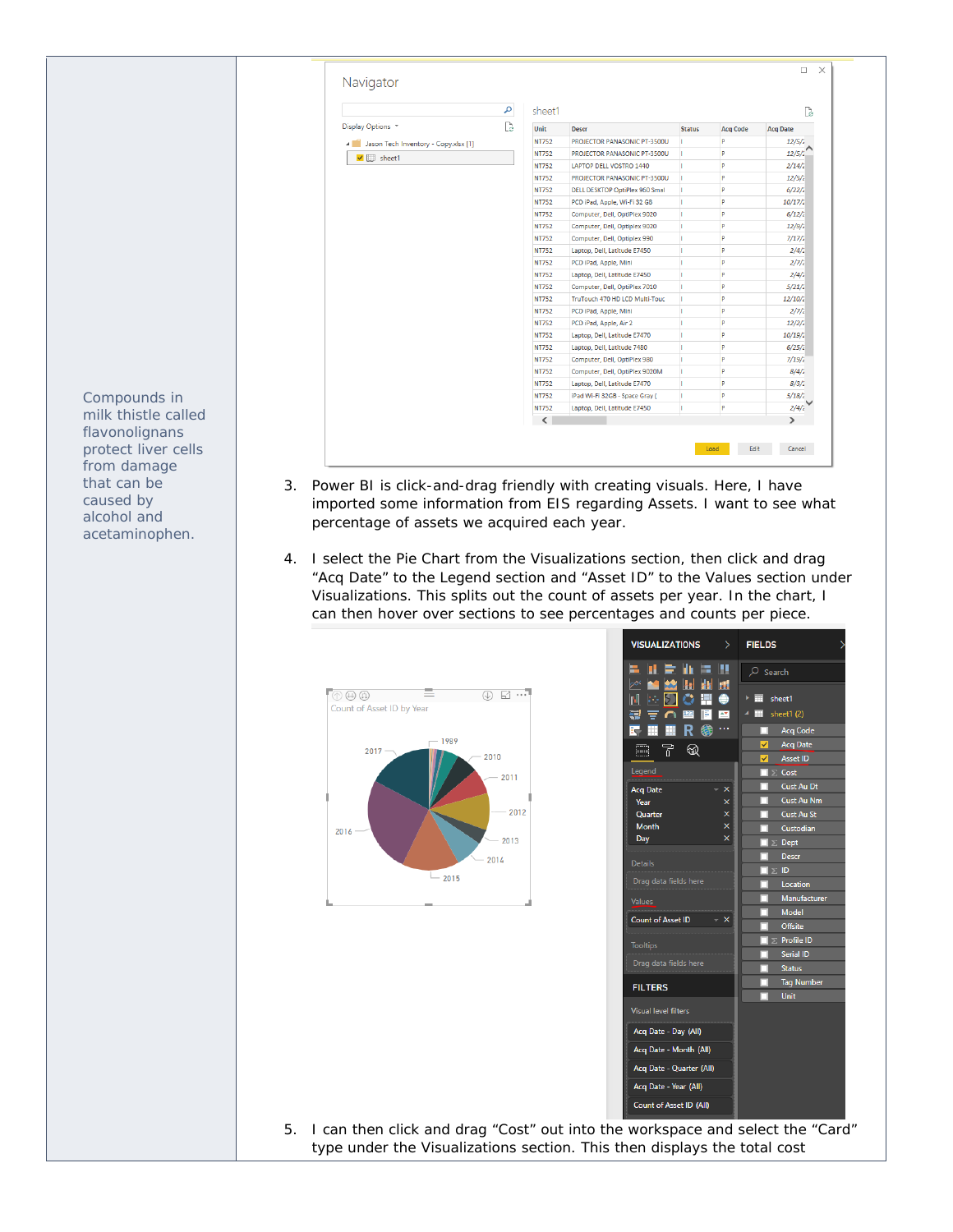

6. Now, if I click a year in the Pie Chart, such as "2017", it will highlight that section. Then all the other pieces of data in the workspace update to reflect the selection you have made. Notice how the "Cost" number has dropped



7. You can then select Publish at the top, save your work, and select a



8. Once published, you can share the workspace through a web browser to anyone you would like to show and have manipulate the visuals

*Psyllium is a recommended relief for constipation. Psyllium seed husks are an excellent source of soluble fiber that stimulates intestinal contractions and speeds waste through the digestive tract.*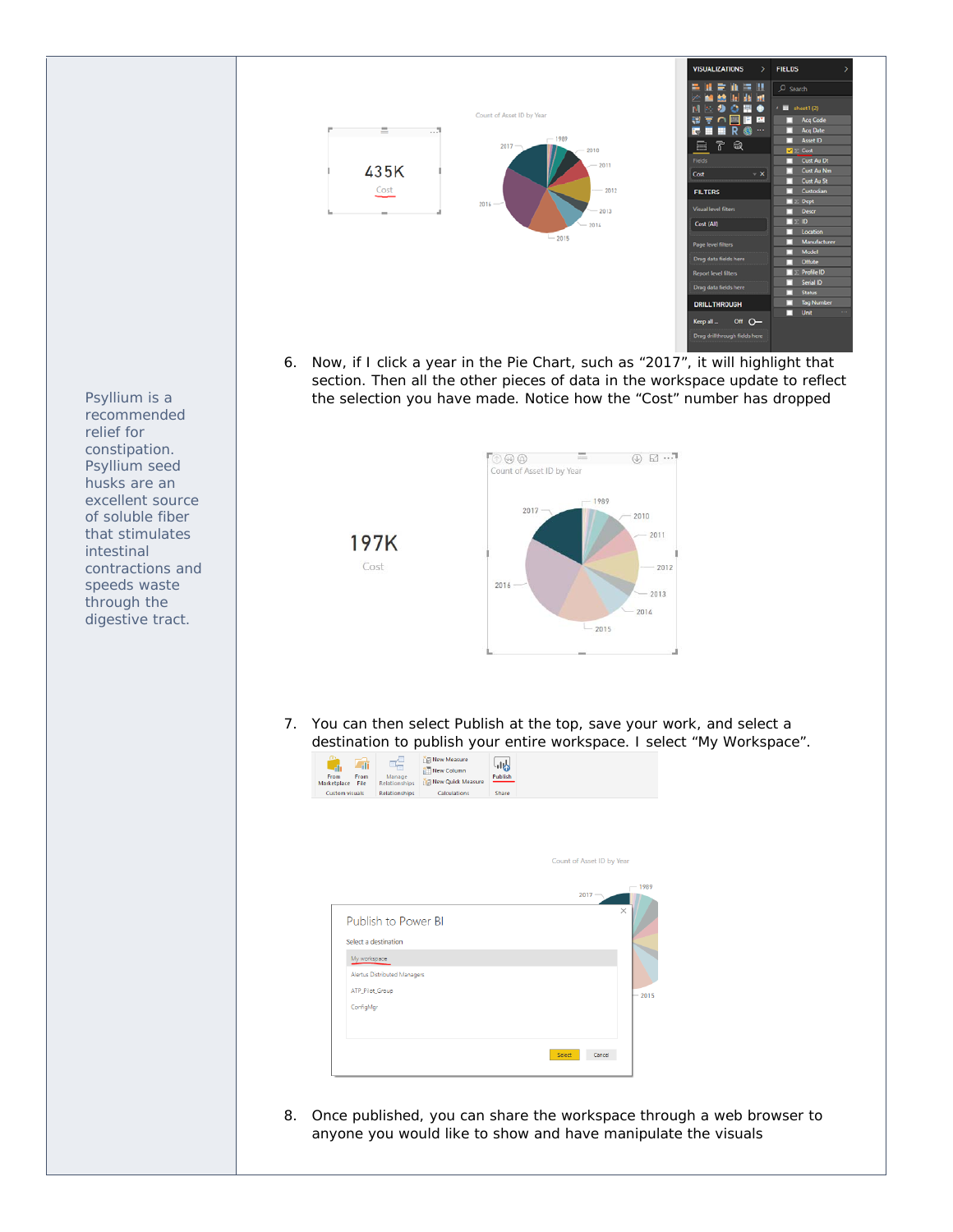

This tutorial showed you a simple way to get started looking through your data and visualizing it quickly and easily with Power BI. Lynda.com, the Homepage of the Power BI Desktop Application, and Microsoft.com, all have great tutorials on how to expand even further with Power BI. I hope that this tool can be of use to many of our users and help in developing visuals and analytics to satisfy any need.

*Slipper Elm is one of the few herbs approved by the U.S. FDA and it helps soothe an dheal inflamed mucosal tissues, like the lining of the throat, stomach and intestines.*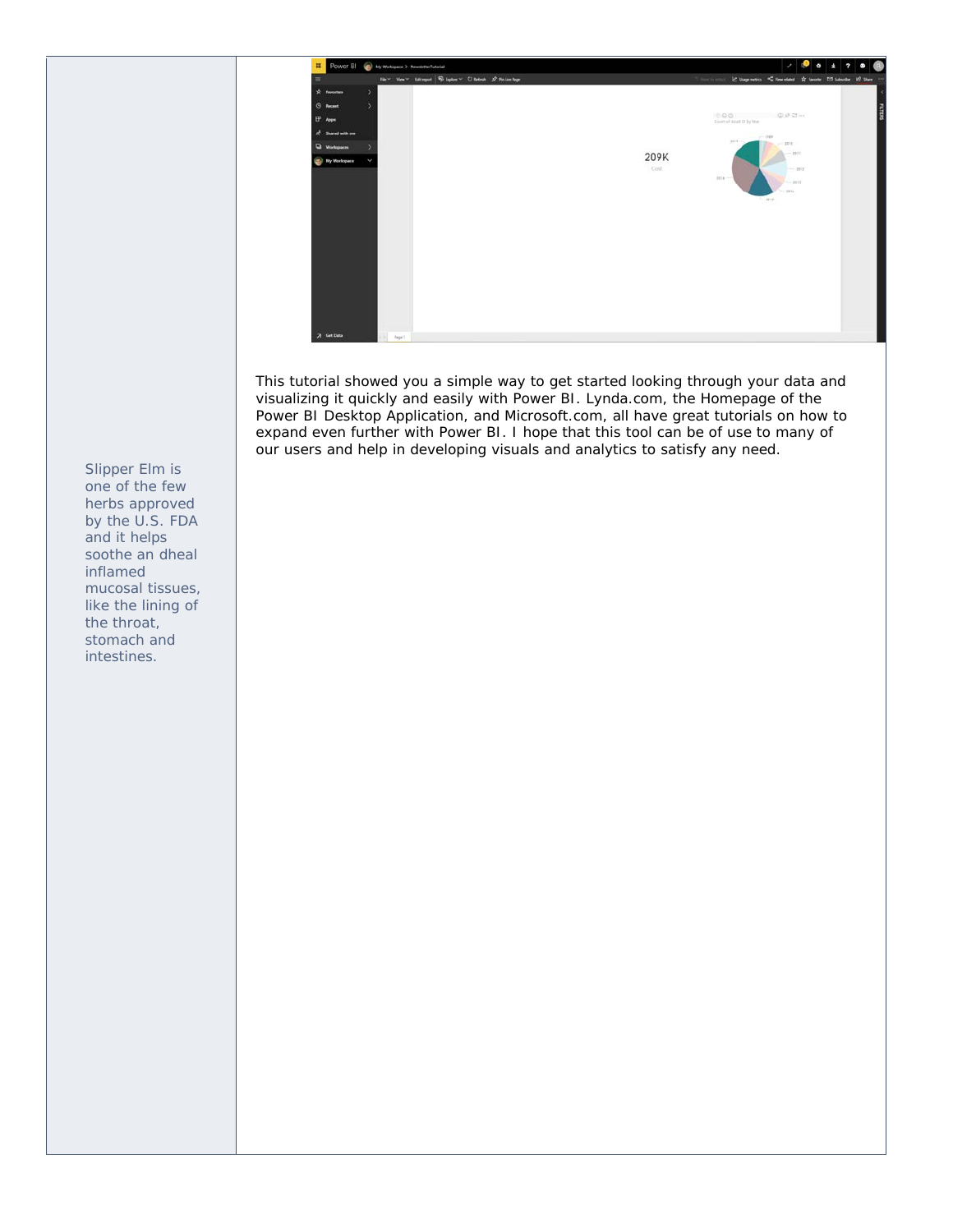# **LPR and UNT**

**[Jason Zorola]**

Cities and universities have used the license plate recognition technology (LPR) for many years. Earliest uses and equipment date back to the 1970's. Though the technology has improved, the process and purpose remain about the same. At a basic level, LPR systems scan license plates using a camera and convert license plates into a string of letters and numbers. This string is then checked against a database for various types of information. If no plate number exists, the LPR system will add the vehicle and related information to the database.

There are two general methods of using LPR, static and mobile. Static LPR is where you find a camera mounted to a pole scanning every plate that comes in its path. Mobile LPR is where cameras are mounted to a vehicle and the vehicle drives around scanning license plates. UNT Transportation will have a mix of static and mobile cameras but will be starting with mobile LPR.

LPR is largely used by police departments and parking enforcement agencies. Police are able to load a watch list to identify wanted vehicles. Once a wanted vehicle is scanned the police department is notified and an officer will be dispatched to check on the vehicle. For parking operations, plates are checked to see if vehicles have proper credentials (permit) or payment for area, or if a vehicle requires impoundment due to delinquent payment or other infractions. UNT Police and Transportation will work together and share information so that both police and parking needs are met.

UNT Transportation Services will be utilizing LPR technology soon. The initial roll out will focus on the enforcement and compliance aspect; however, customer service capabilities are being explored. Here are a few benefits that an LPR system can offer:

- Move toward becoming a permit-less campus you will no longer need a physical permit. A license plate becomes a customer's account number removing the need for permits.
- Offer flexible payment and renewal options. With a physical permit no longer needed, a customer account will only need to be active or not active. This opens the possibility of allowing subscription style payment options instead of paying a lump sum at the beginning of the year.
- Vehicle location service. With a LPR program that is constantly monitoring lots, an LPR database will know the geographic location of a vehicle. For new students and visitors who are lost, helping find their vehicles is a valuable service.

Some expected challenges in implementing this system are learning and fine-tuning the equipment. We need to learn the nuances of plate reading and all the variables that a reader may encounters such as day vs night scans, angle and position of plate, vanity plates, dirty or obstructed plates, weather issues and misreads. Cellular communications with cloud networking and real time accuracy are vital to the success of this program.

Non-technical challenges include privacy questions over data collection, and changing campus culture by having customers verify license plates are visible and accounts are up to date. Currently, customers only log in to the parking system a few times a year. With LPR in place, it will require customers to be more active on their accounts, especially if they are switching between vehicles or are buying new vehicles. LPR will be scanning all vehicles, not just vehicles that do not display a permit as enforcement officers do today.

*Arnica is prized for its ability to ease pain and inflammation of sore muscles, bruises and sprains.*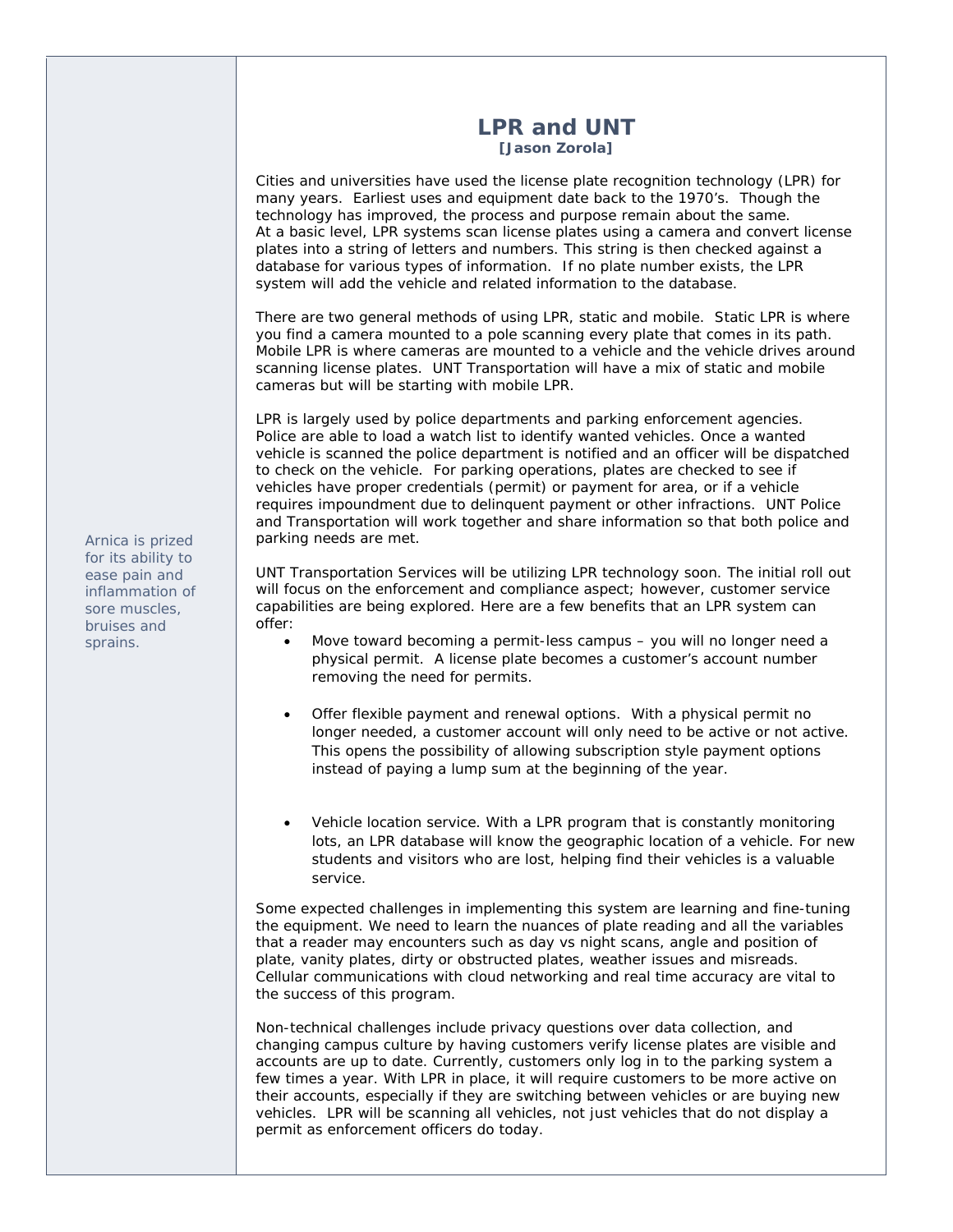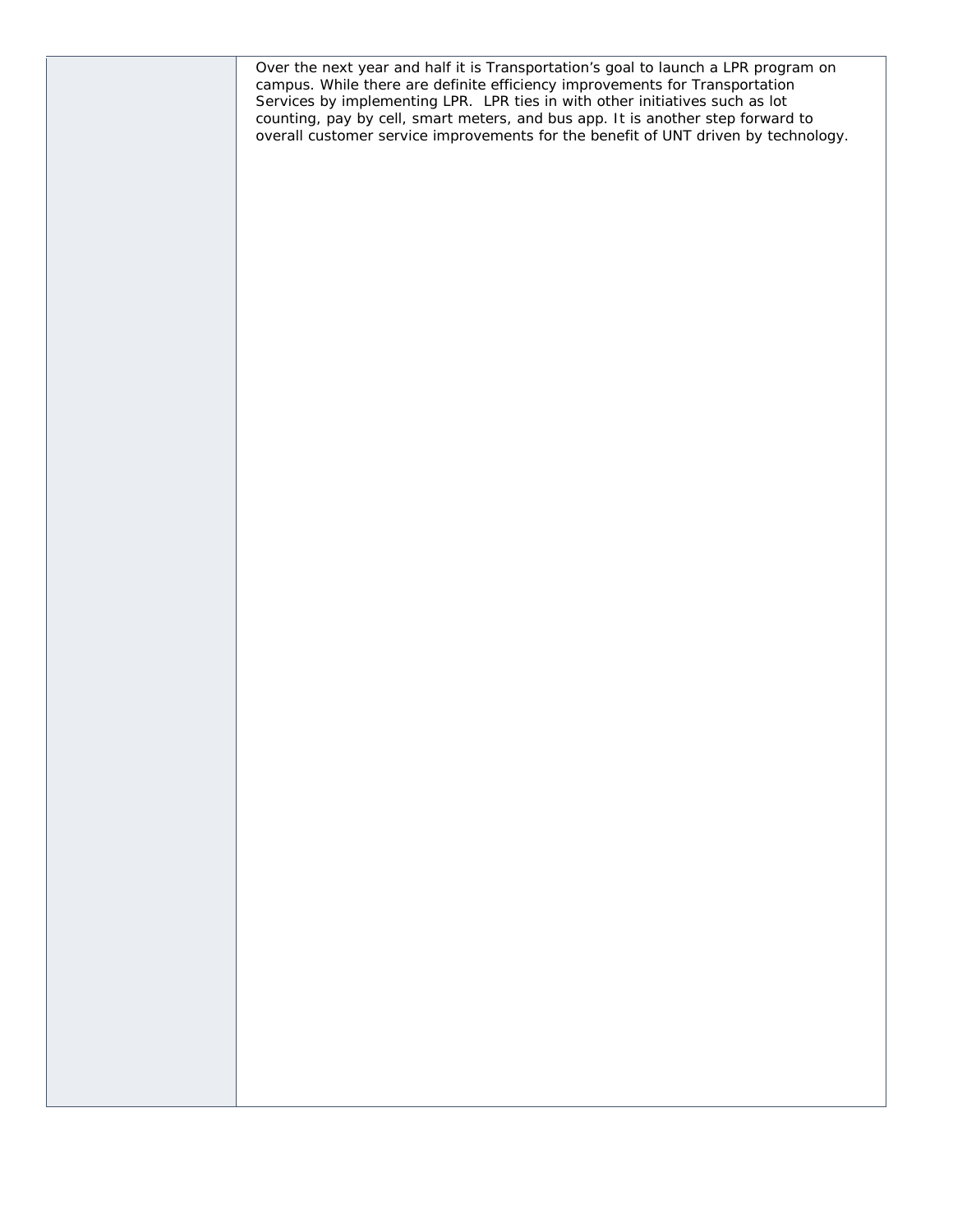## **Database In Your Daily Life [Sharon Huang]**

Ever want to cook a great meal under a budget?

Do you have too many books, CDs, kitting patterns, or other stuffs, but cannot find it when you need it?

Want to know all the flowers and fish in your garden?

Databases help you organize your information, so you can enjoy life in a time with abundance of information!

Based on my 10+ years of teaching experience, Microsoft Access database software is the most difficult part in the Microsoft Office applications for students to master, and Excel is the second. But they are very helpful once learned.

#### **1. Database for Shopping:**

 When I got married, I was new to cooking, tight on money, and wanted to show off my budgeting skills. This is what I did to cook a good meal on a budget…

Microsoft office was an application available on Apple Macintosh at that time. Thanks to my part-time job at Jostens' Learning Co., I had enough saving to own a Macintosh, which at that time was around two to three times more expensive than a PC.

I had MS Access on my Mac, with a data table for all my recipe books with the dish names, material needed, page number, and the recipe book number. This database table is easy, I didn't need to update it too often unless I bought a new recipe book.

I then made a second table to track the market price of the items I needed from the stores nearby. The ads from each store allowed me to track the prices of the stores. I use this table in conjunction with my first database table to find the lowest price of the ingredient I needed for the meals of the week, and bought them all from Walmart with matching prices from all other stores' ads. With two database tables connected, I am sure I bought the cheapest materials for our meals!

There are two ways of using this database. One is to have a dish in mind and do a database query to find the ingredients needed for cheapest price; the other way is to have the market sale items first, then look up the recipe I can use. This was very helpful for me as a newbie to cooking and family budgeting, and it didn't take much time to build it.

#### **2. Database for Organizing Things:**

We all had the frustrating experience of not being able to find things when we needed them. I have a huge book collection that is constantly growing and I moved often. It resulted in me not being able to find the books I wanted to read when they are stashed in an unknown moving box. An Excel spreadsheet with title, author, subjects, location, etc. easily took care of it.

As a mom, I bought some fancy books which come with toys, tapes, CD, DVD or other media. I don't necessarily put the toys with books in the same location or spreadsheet. So, I import the Excel sheets to Access, make a connection between books and toy tables, so I can store them efficiently and find them easily.

As a knitter, sometimes I couldn't find the pattern I knit before when I want to do it again for a friend. So I created a web site for my knitting projects and the patterns. Besides the patterns, I also connect the location with my book location data, or insert YouTube video for the instruction. Sometimes I print out the knitting pattern so I can knit anywhere.

#### **3. Database for Gardening:**

I love gardening, but I don't know many plants in my garden. Using online searches, I was able to find information about the plants, including how to grow or use the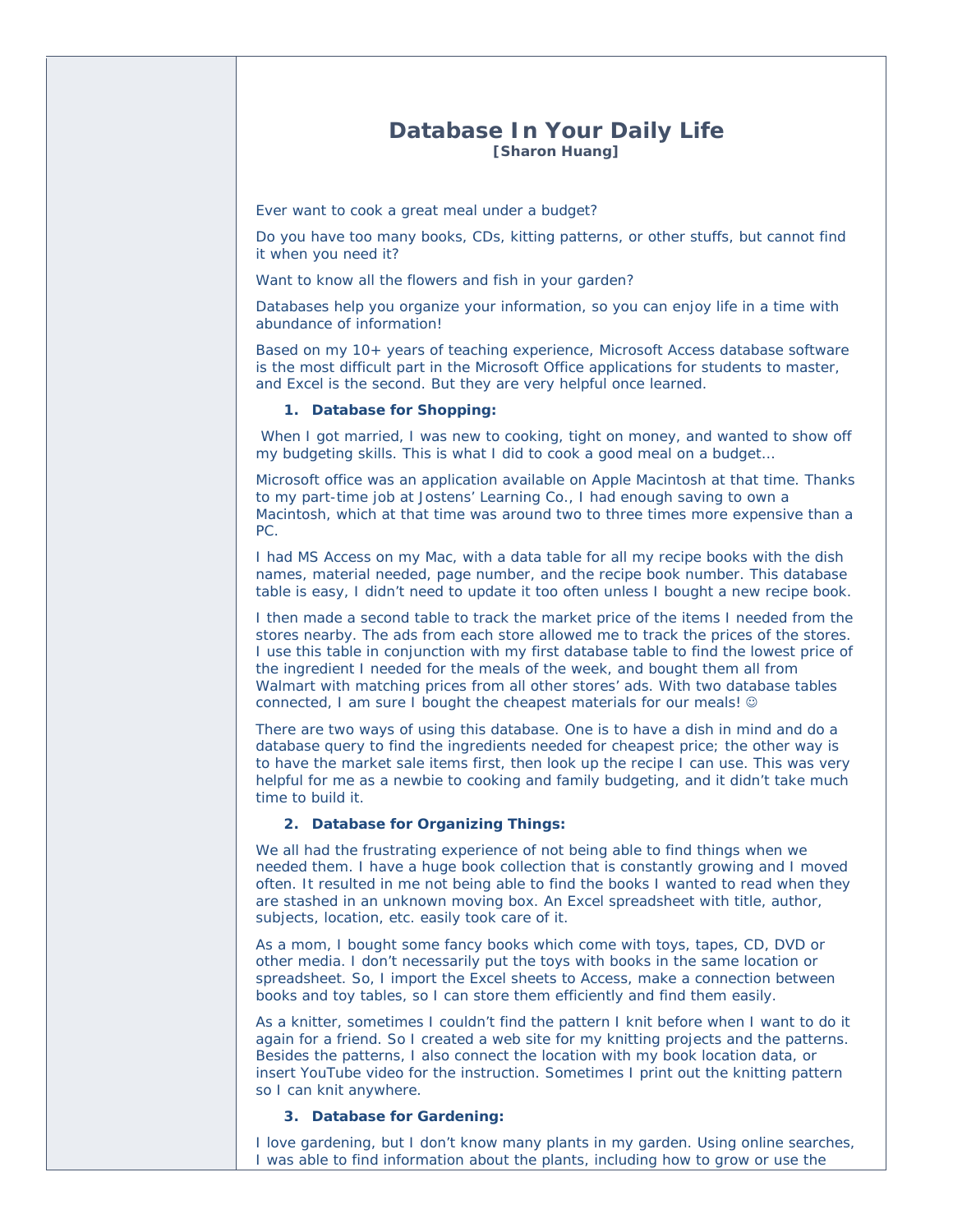plants, and whether or not they are poisonous to animals. But I cannot remember everything, a web site seemed natural to organize all the information and YouTube videos about the plants so I can easily find the information and keep their journal in the photo gallery. The web site helps me learn about the plants and track their growth.

Below are some screen shots of my garden web site:

A. This is a screen shot of plants **sorting** and automatic links of **Google search** for information and video with the plant's English and Chinese name:



B. **Photo Gallery**, I add the plants photo as they grow, it's very useful for me, a "young" gardener.



C. Gardening **YouTube** subscriptions feeds:



In conclusion, many computer tools are here to help us live a better life. You can use Excel to store data and do calculation. Use MS Access to do a query and print out reports, Web tools to show multimedia and have interaction. Technology, especially databases, can help us organize overflowing data into useful information.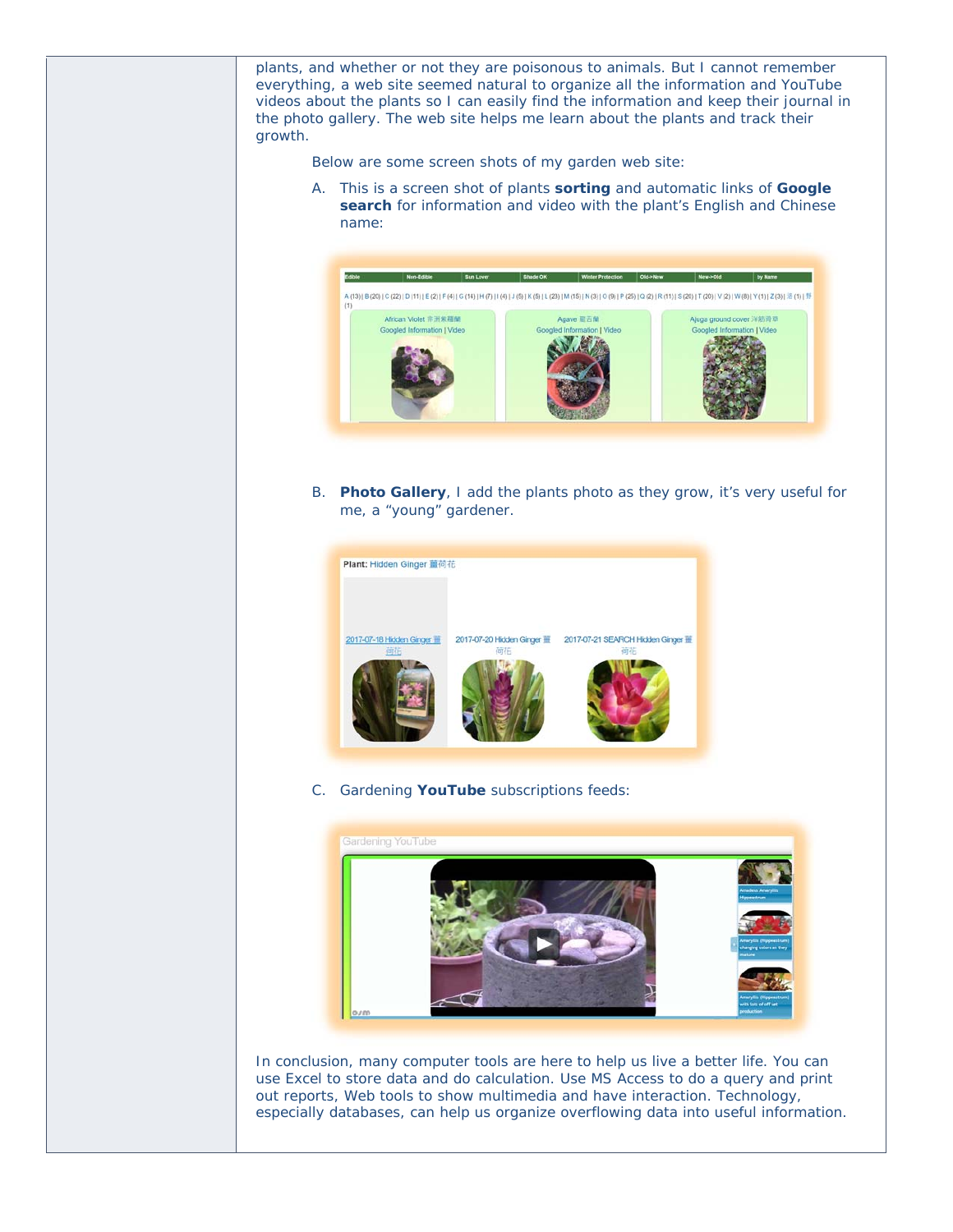# **eSports Ascending [James Taylor]**

It is a well-known adage that change is the only constant in life. The world we live in is constantly evolving and the same can be said for what we as a society consider to be entertainment. Just a few years ago, most would have considered it laughable to think that watching strangers play video games with other strangers online would turn into a multi-million dollar industry. To the surprise of many, however, the popularity of eSports has exploded and continues to grow.

In 2017, eSports revenues topped \$655 million and by the end of this year may reach \$900 million. At this rate, eSports is predicted to be a multi-billion dollar industry by the end of 2019 thanks in part to brand investment.

The recent success of competitive gaming is not lost on conventional sports leagues. The NBA is taking advantage of the overlap that exists between eSports and pro basketball by forming their own league based on the NBA 2K series of basketball simulation games. NBA teams are recruiting and hiring talented players to complete at a national level for cash prizes while the organization simultaneously benefits from the resulting revenue brought in by branding and advertisements.

For right now though, the most popular games typically consist of MOBA (multiplayer online battle arena) or competitive FPS (first-person shooter) games. An example of the latter, a game called Overwatch, was launched by Blizzard Entertainment in May 2016. It has become so popular that the game publisher has helped to fund and create professional Overwatch leagues. Much like with conventional sports, eSports leagues consist of regional teams that recruit professional players to compete in online matches.

Further evidence that the world is paying attention to the rise of eSports comes with the news that on July 21, the International Olympic Committee and the Global Association of International Sports Federations are hosting a forum to discuss what part eSports can play at the Olympics. Paris 2024 Olympic organizers are having serious discussions about including eSports as a demonstration sport and the Asian Games of 2022, to be hosted in Hangzhou, China, have already decided to include eSports as a full, medaled event.

The growth and popularity of eSports show no signs of slowing down in the near future, particularly where there is money to be made. While most matches are broadcasted only on online platforms, such as Twitch, it isn't terribly farfetched to predict that in the next few years, watching eSports will become an increasingly common pastime. So don't be too surprised if the next time you walk into your local sports bar, you see at least a few of the TVs tuned to a fast-paced match on online video game play.

*Cat's claw is thought to be a powerful stimulator or the immune system with potent antiinflammatory properties.*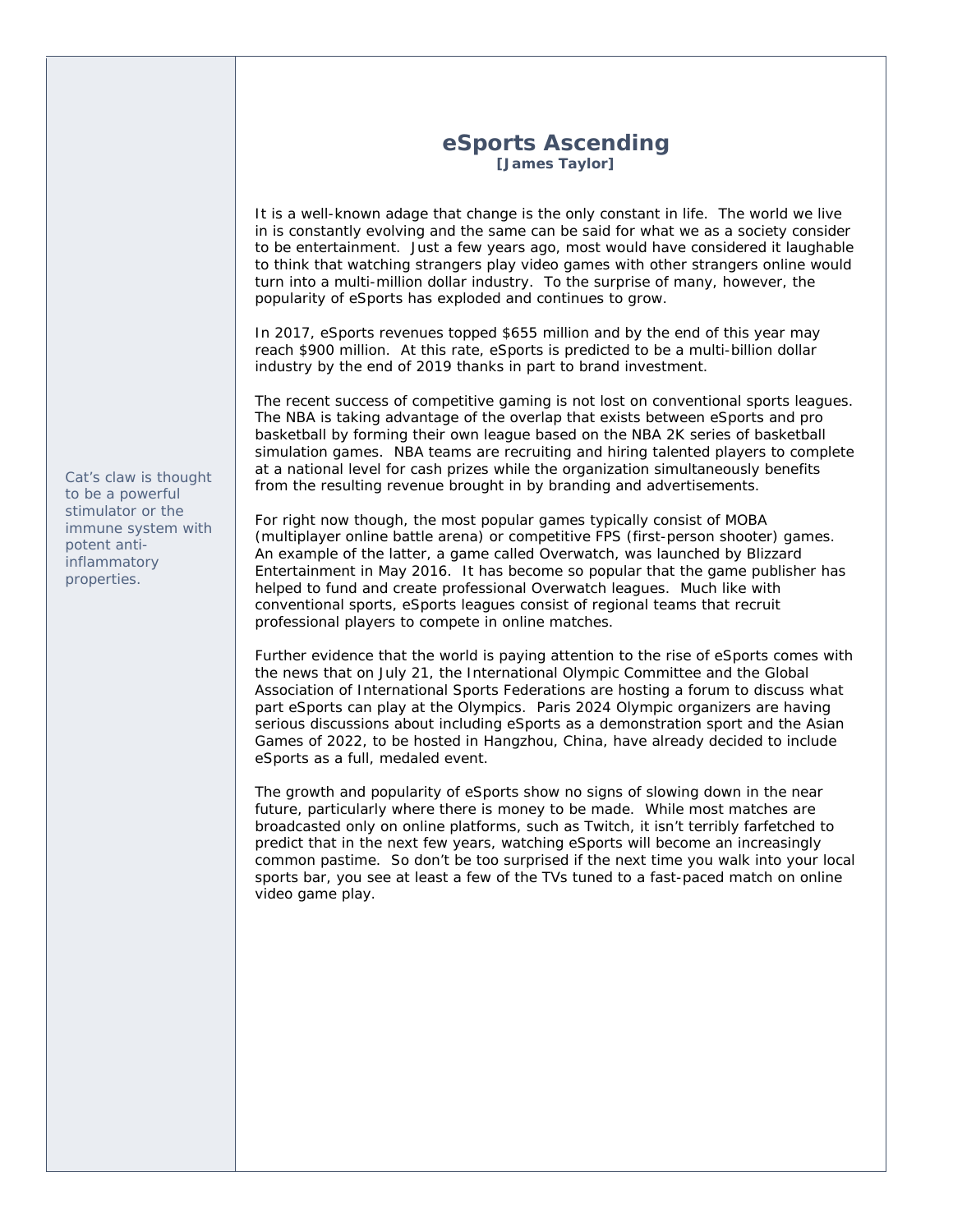# **What Problems Are You Solving Today?**

**[Nassos Galiopoulos]**

#### **Introduction**

In this article, I will discuss problem solving techniques, the Toyota Production Systems method, define the steps involved, suggest best practices, and common barriers to avoid.

I worked in restaurants, transportation, software development, pharmaceutical, and IT operations for a combined sum of twenty years and all along I have been helping people, myself included, solve problems.

I would like to thank Rama Dhuwaraha, UNT System CIO and Kendra Ketchum, UNT System CTO for their extended guidance, continuous support and clear vision to improving our customer focused IT service organization. I would also like to thank Abraham John, Executive Director of AITS for being a great UNT business partner, and my team of course for always striving for operational excellence!

# *"Expect problems and eat them for breakfast." Alfred A. Montapert*

It's a quote I wholeheartedly agree with, it's a state of mind that empowers you to tackle any problem head-on and develop a set of actions to get a satisfactory solution. After all, **breakfast** is often described as the most important meal of the day.

#### **The build-up**

**Problem Solving basics:** I'm often reminded by the actions of my six-year-old daughter that having problems can be emotionally frustrating. So, when I hear my child screaming her lungs out of frustration when she encounters a problem I approach her and let her calm down, then I simply ask: What's going on? Why do you feel frustrated? Honestly, any item that breaks or is often out of reach, or misplaced is a huge deal! Then, I simply encourage her to find a solution, would this work? What can happen if we go along with this option? So then, we agree to try a solution and see if it solved the problem. Until the next one comes along, and here we go screaming again. The steps are simple: Remain calm, find out what the problem is, discuss options, chose one and see if it worked.

**Middle-School level problem solving techniques:** In this case, we start with reading a problem story i.e. word problems and visualizing the situation. Our cognitive process is then challenged by spatial reasoning tests, mathematical exercises, arithmetic exercises, algebraic operations, and solving for the unknown variable by organizing information that is given, values we can solve for, picking the right formulae and plotting a strategy to put all the pieces together. In other words, practice, practice, practice or sometimes assigned as homework.

**Advanced level problem solving strategies:** Here is where the fun begins, substitutions, calculus, matrices, trigonometry, hyperbolic functions, vectors, probability, complex numbers, inductive reasoning, deductive reasoning, convergent thinking and divergent thinking, reason by analogy, hypothesis testing, reproductive thinking, idea generation, triaging, and the list goes on!

The most important thing to remember after all of this build-up, is to always remember you are not the only person who has to deal with problems, they happen all the time. Rest assured however, we are all born problem solvers, and somehow, we find a way to create these neural paths in our brain to find solutions.

*Herbalists recommend dandelion to stimulate appetite, protect kidneys, liver and gall bladder.*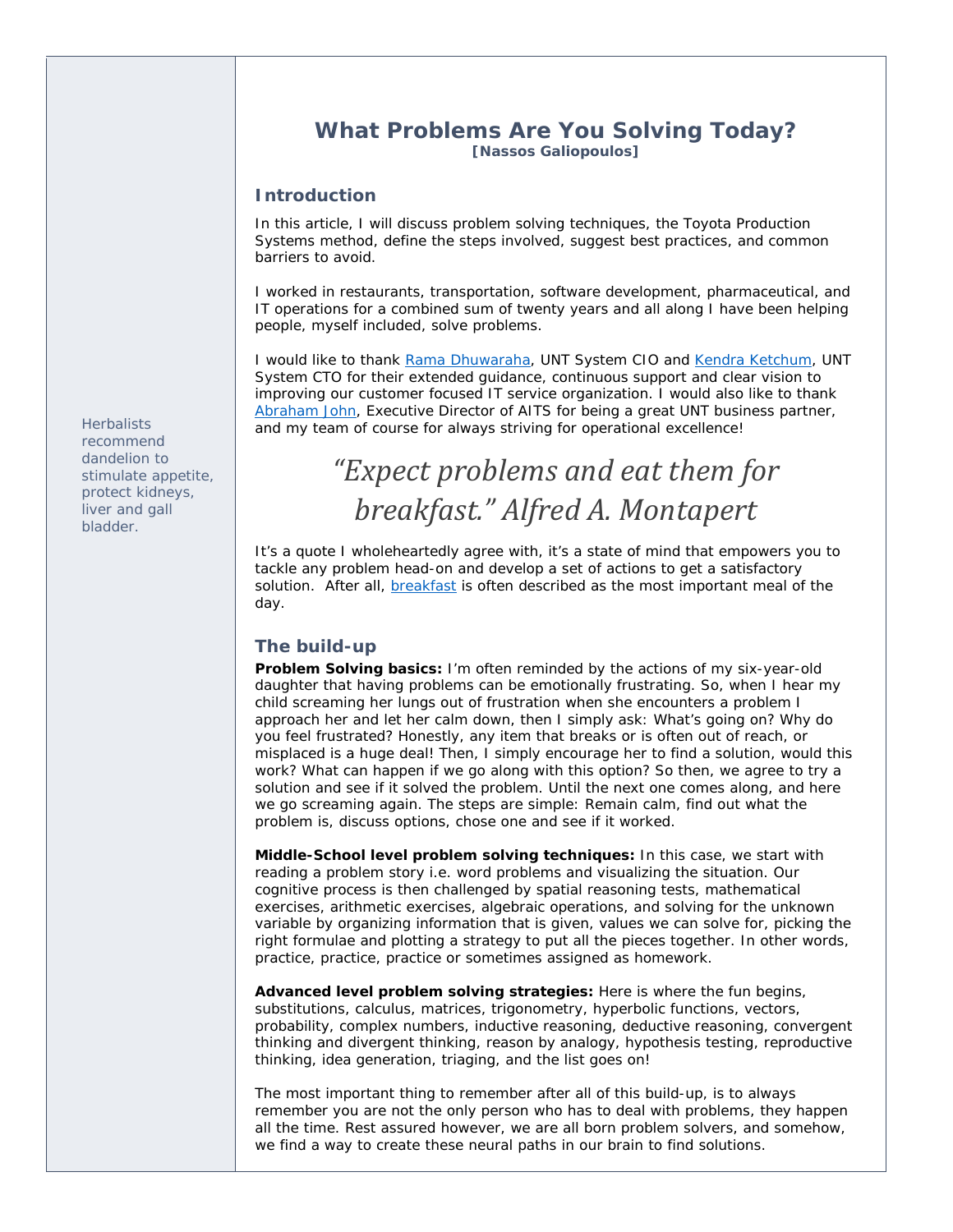### **The Toyota Production System Method (TPS)**

**The Shewhart-Deming Cycle Plan-Do-Check-Act (PDCA):** Wikipedia defines this as an iterative four-step management method used in business for the control and continual improvement of processes and products. Simply ask: How do you repeatedly raise the standard for the products or services you provide? First of all, you must know what the standard is and where you want it to be. What is the expected outcome of your solution? Then, the **Plan** phase is about assessing the current state and figuring out how it can be improved upon.

# *"If I had an hour to solve a problem I'd spent 55 minutes thinking about the problem and 5 minutes thinking about solutions" Albert Einstein*

The first five out of eight steps in the TPS method are all in the **Plan** phase. These include, defining the problem, breaking it down, setting a target to attain, finding the root cause and understanding why the problem happened and then develop a set of alternate solutions and selecting the best one, given the circumstances. The **Do** phase is about implementing the action plan. Who is going to execute on this, what exactly are we going to change, and when are we going to implement this change. Assume you are working in a development environment. So now that we have implemented the action plan, we must **Check** and evaluate if we attained the expected outcomes. Compare before and after results and identify if we closed the gap. If so, then that solution becomes the new standard and me must **Act** on it, update and standardize the new process, communicate to identified stakeholders, move it to production, and most importantly share the knowledge, tell your story of success!



To access UNT System's Tactical Problem-Solving Activity worksheet click here.

**Define the problem:** I am skeptical when people quickly jump to their own "conclusions mat" (pun intended) and not working through the problem collectively and in depth. This is the time to differentiate facts from opinion and anecdotal statements. Simply start by asking: What is the ultimate goal of your work? Try to see the problem through a broadened observation, a circular vision. Now write it down. Ok, great. Then ask, what would be the ideal situation? Can you verbalize it? Is it measurable?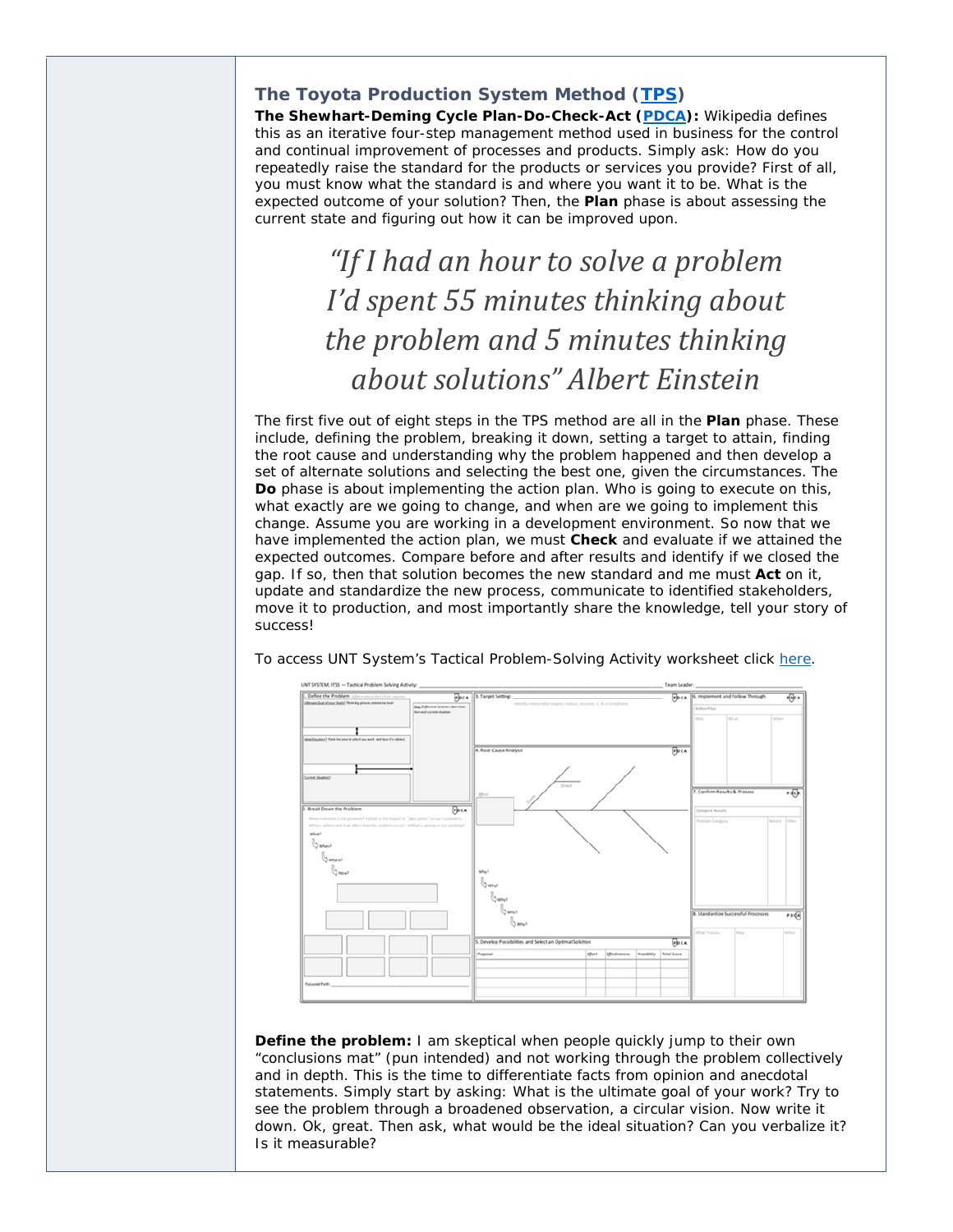# *"Those are air bubbles. That means there's space in there. Make it smaller." Steve jobs*

Now ask, why do you think there is a problem? Write down the facts and challenge the statement from all angles. Get feedback from people who are affected by the issue and gather information from people who have domain and practical knowledge on the subject. Once you have defined the current and ideal situation you have established the gap. You can make a difference by closing those gaps!

**Break Down the Problem:** This is the point where we identify problem elements, such as policies, processes, systems involved and the impact of the problem to the organization. How extensive is the problem? When, where and how often does the problem occur?

**Target Setting:** At this point we identify measurable targets we wish to achieve. For example, reduce the gap of the ideal and current state by 10 percent. Or, improve customer satisfaction regarding time to resolve incidents by 3 points. Other targets can be set to improve capacity management, predictive maintenance, ROI optimization, etc.

**Root Cause Analysis:** The first element to discuss here is the principle of causation. We try to illustrate the relationship between an effect and one or many factors that influence that effect to determine the root cause(s) of the problem in a structured approach. The Ishikawa diagram (also called fishbone diagram) was created by Kaoru Ishikawa to show the causes of a specific event. When collecting this information, encourage an open, collaborative setting to bridge the knowledge of different groups. Remember, this takes time and attention and everyone's input is of value.

Now let's discuss the 5 whys by Sakichi Toyoda who is often referred to as the "King" of Japanese Inventors", he introduces an interrogative technique used to explore the cause and effect relationships underlying a particular problem. Here is an example from Wikipedia:

The vehicle will not start. (the problem)

- 1. *Why?* The battery is dead. (First why)
- 2. *Why?* The alternator is not functioning. (Second why)
- 3. *Why?* The alternator belt has broken. (Third why)
- 4. *Why?* The alternator belt was well beyond its useful service life and not replaced. (Fourth why)
- 5. *Why?* The vehicle was not maintained according to the recommended service schedule. (Fifth why, a root cause)<sup>[2]</sup>

A key phrase to keep in mind in any 5 Why exercise is "people do not fail, processes do".

A **Pareto analysis** is often used to estimate the benefit gained by analyzing the frequency of occurrences as a percentage of the whole. It's usually called the 80/20 rule, but it can be a 90/10, or 70/30, the main idea is to identify the predominant causes with the largest effect first.

**Develop Possibilities and Select an Optimal Solution:** I worry, when I see process bypassing, work arounds and quick fixes, or as I like to call "MacGyver-ing" to survive an explosion from happening. The labor overhead and work deficit we accumulate by not following a systematic and methodological approach to solving problems comes back to bite us at times when we need the time to focus on large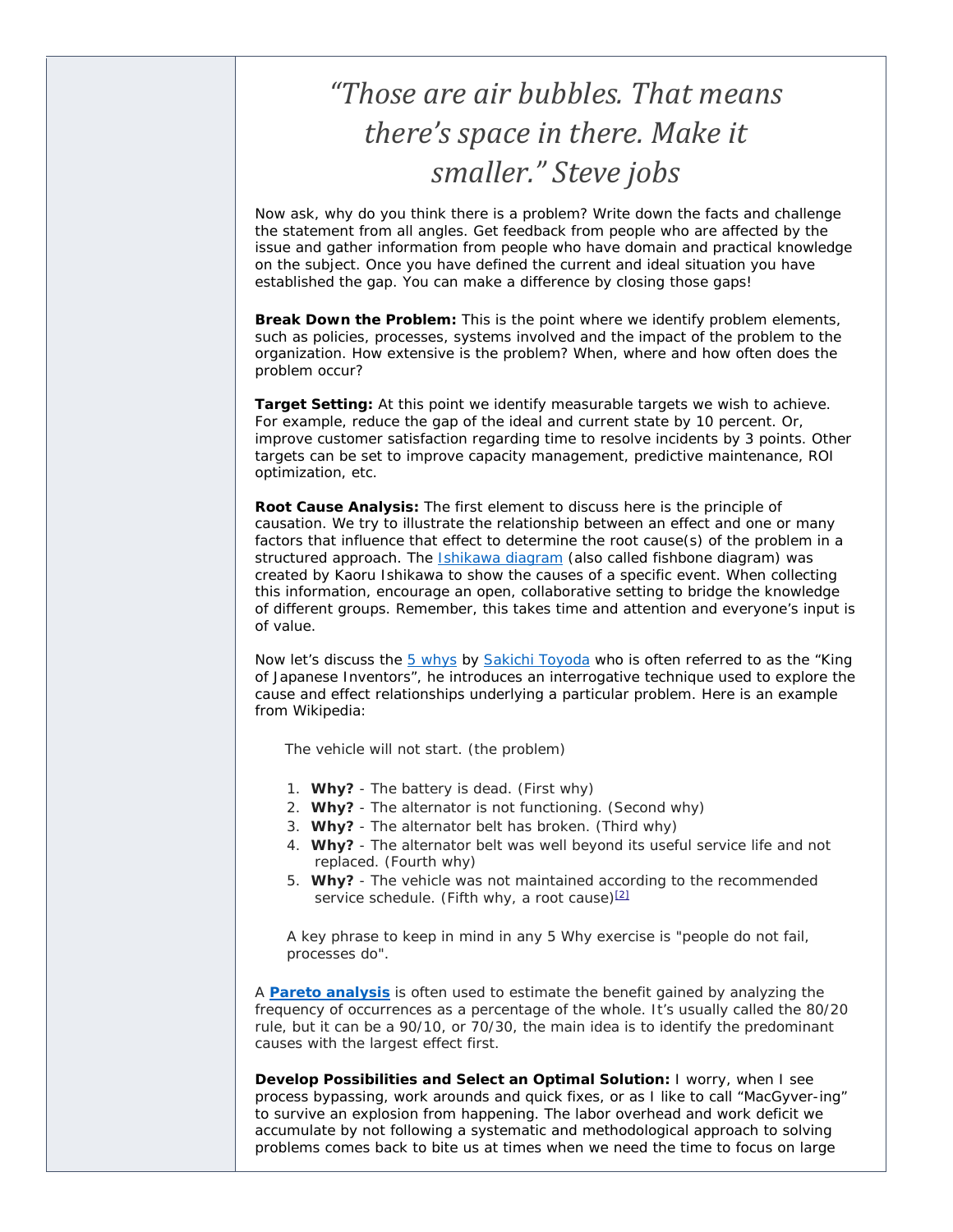project implementations. This is a collective effort, so when you discuss options ask: can we act on this or only talk about it? Pick the best option given all constraints, impact to the organization and value proposition. Establish a score system to identify the best solution by asking: how much effort will this take to implement? How effective will it be? What is the level of feasibility to implement this solution?

**Implement and follow through:** Put your action plan to work, it's time to execute! Who's going to be the responsible party? What exactly are we going to change? When are we going to make this change?

**Confirm Results & Process:** Identify the problem category of focus. Did we achieve the expected outcome? How close did we come to the target state? Is it sustainable? Does the process work, all the time?

**Standardize Successful Processes:** This is the best part in my opinion, all that hard work just paid off and now you have a story to tell. Act on it, communicate, communicate, communicate using standard UNT System guidelines, compliance check, policy updates, 90-60-30 rule we have just made things better, smarter. UNT System is a Mean Green lean machine!

**People development:** The philosophy of the Toyota Production Systems places the customer first and establishes people as the most valuable resources in the organization, then there is a technical aspect to it, which is mostly what we previously discussed, i.e. the TPS method and problem-solving practice. It's up to us to keep motivated and a build a culture eager to solve problems.

#### **The Effective Problem-solver**

**Thinking, Fast and Slow by Daniel Kahneman** This is by far one of my favorite books of all times, Daniel basically describes two types of problems. Type I problems we resolve in a fast response and a set of rapid actions based on instinct, emotions and intuitive thinking. Type II problems we resolve in a more structured, systematic approach leaving cognitive biases aside. The TPS method helps us resolve type II problems.

**Six Thinking Hats by Scott Jeffrey** How often do you find meetings intellectually stimulating? This is the book to read if you wish to improve brainstorming and collaboration and facilitate productive meetings with your team by utilizing different perspectives. Start with setting the objectives of the meeting, and outline the situation at hand, then define the problem and state the facts, look for reactions to an idea and see how people feel about it. What is the solution proposed? Are you about to make a good decision? Can you identify the value in your plan? What conclusions do you draw? Try to identify the value generated by the ideas brought to the table and proposed solution and understand everyone's interests.

**Effective problem solving** is one of the most valuable skills to have, yet solving problems takes time and attention. It takes a team of highly dedicated people who are committed to making things better, and it's a vital skill to master in order to innovate and improve our UNT System.

#### *What problems are you solving today?*

Let me know, I'm here to help, and I'd love to hear your problem-solving story!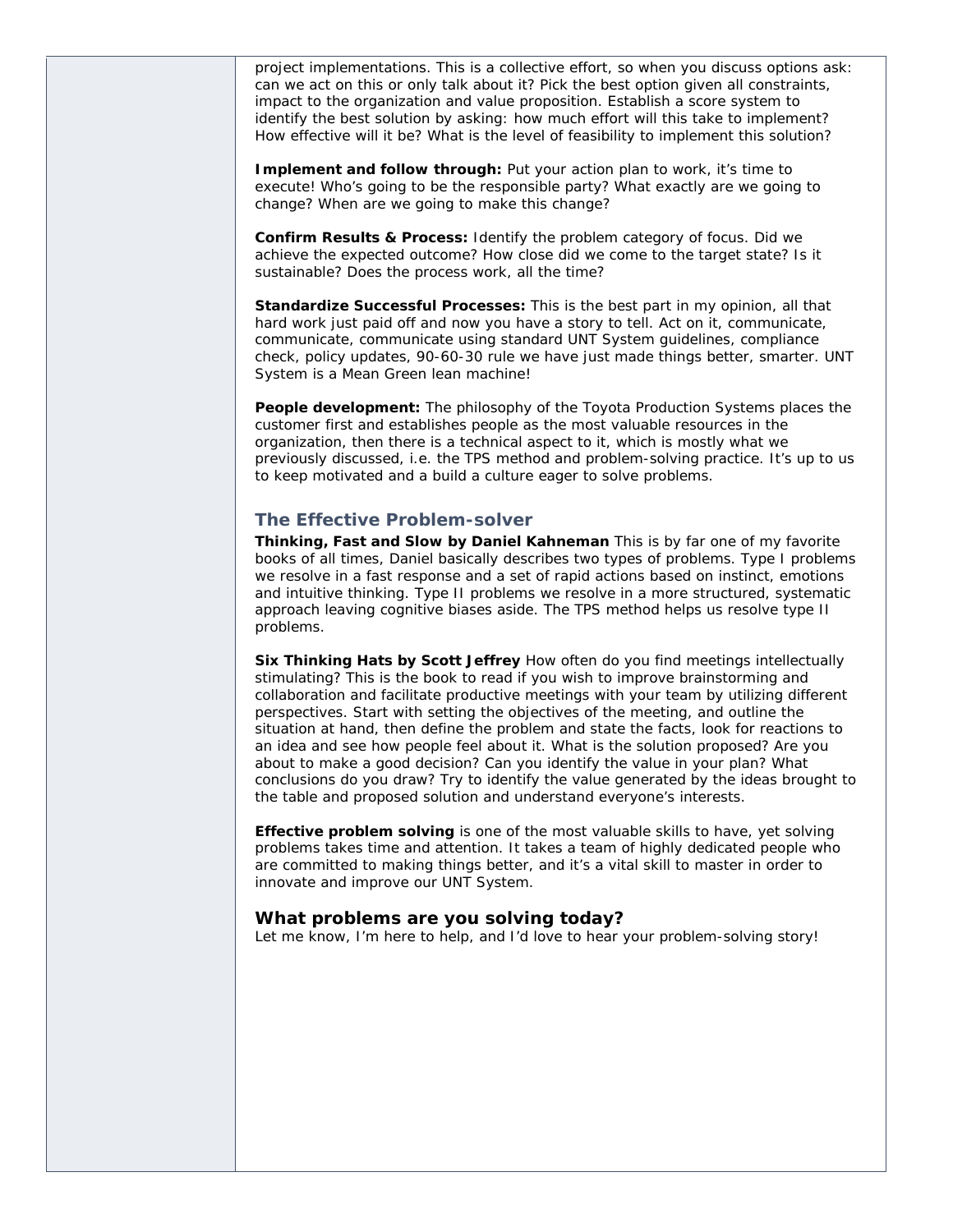# **Office 365 on the Android OS [Christopher Horiates]**

Our phones have evolved from being just a device we made calls on to now being able to almost replace the need for a computer. Hardware, software and apps have made it possible for devices that fit in our pockets to perform the same actions we currently do on our PC. Most people use their phone for social media, text message, video chat and dare I say to call people. While all of those apps are great for the purpose they serve, what about using it for Office Documents, OneDrive, Skype for Business and Teams? For me I have decided to try out using the Office Apps on my Galaxy S8 running the Android OS and logging into the Office 365 offered by UNT. My initial thought, and past experiences, all had me thinking would this work? Would this be able to truly to a tool and an extension of my desktop or just a gimmick? In my writing of this article I am not advocating that we should use our personal device for work, I am simply looking at the experience from a technical perspective.

The apps I installed on my phone are the following; Outlook, Word, Excel, PowerPoint, OneNote, OneDrive, Skype for Business and Teams. Most of my app usage is spent in Outlook, checking/responding to email, appointments and looking up contacts. It took me some getting used to the interface, but the tie back into OneDrive and UNT made this easily the app of choice for me when it comes to work email.

I rarely use Word, Excel and PowerPoint on the go, but the few times I have the experience has been what I expect from a smaller screen and lack of a mouse and keyboard. Overall it's very useful and allows me to bring up documents from email attachments, my OneDrive and such. While I would not sit and write a 10 page report, make a 20 page PowerPoint or do my yearly budget in Excel, the apps are all very useful and offer a truly mobile experience.

OneNote, maybe not as much as Outlook, is an app I use quite often. I am a huge consumer of OneNote on my desktop and to be able to have an easy extension of that software on the go has changed my work and how I approach certain items. I am able to load up notes and files on my PC OneNote, instantly have them sync, and have just about every feature on my phone as I do my desktop. This allows me to be mobile for meetings and trouble tickets. It reduced the amount of the paper I need to carry, worry about tracking and saves them in a secure area. I can choose to share my OneNote tabs with team members or UNT staff for easy real time collaboration.

OneDrive and Skype for Business are more in line with what you would expect from the apps, as they offer basic functionality on your desktop and that is then replicated on your phone. I can do just about anything from the phone in these two apps that I can on my desktop.

Teams is a new offering from Microsoft that is being rolled out. My initial take and way to explain the software is it is basically Skype, OneDrive and Office all wrapped up into one app. Not having used it much I don't really have an opinion way or another on the mobile app yet. The times I have used it I have found it useful. As we continue to use it more on the desktop I am sure I will find ways to use it on the mobile front.

One thing to keep in mind when using the apps if that if you have a personal Office 365, or choose to use the Outlook app for other non-work email, you might accidently save off UNT data to another OneDrive or email the wrong contact or send the wrong information. I do caution users when loading work apps onto personal phones that this can happen and you might not realize it until it's too late.

*Turmeric is used to treat joint pain, digestive and liver problems.*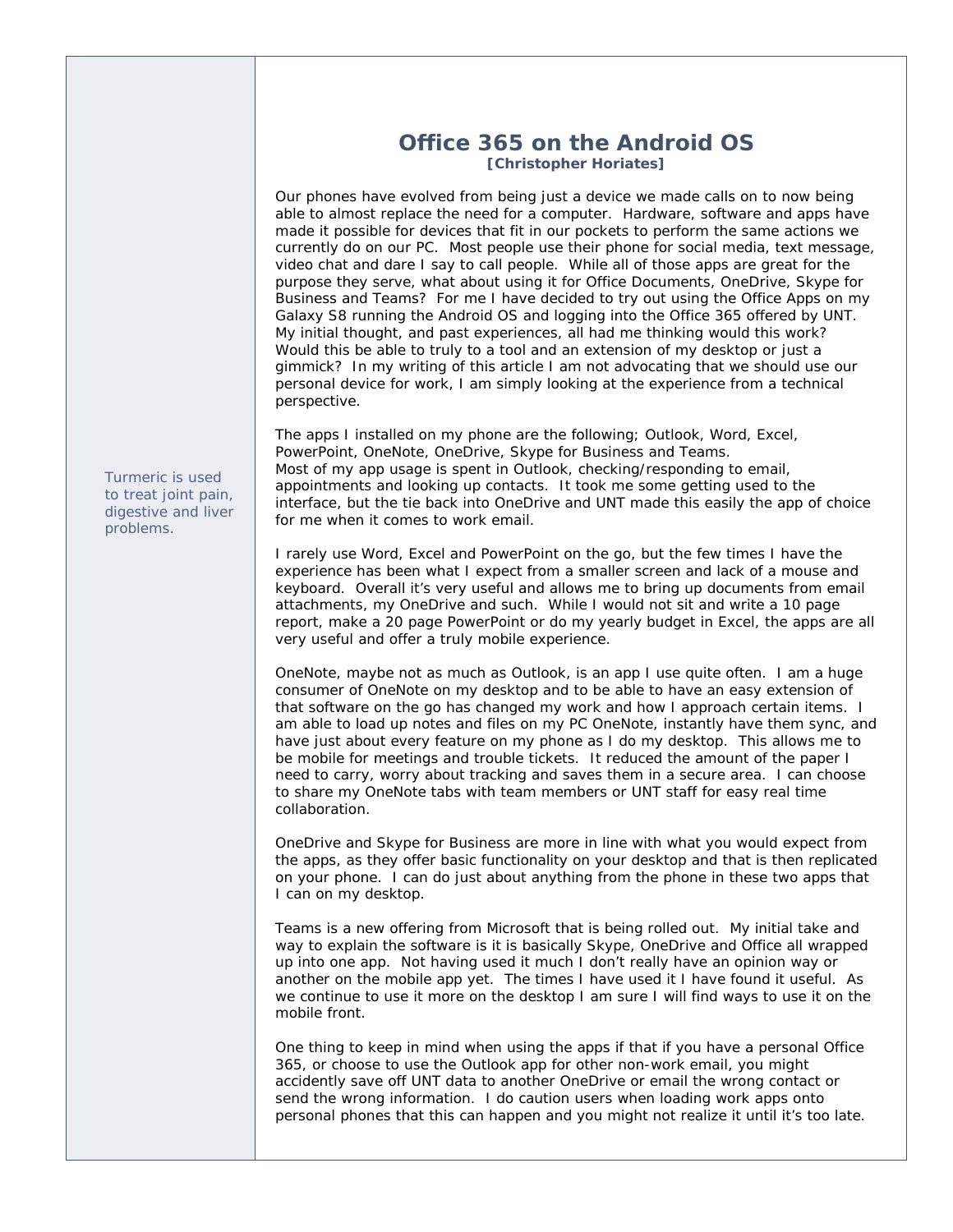### **Marginalization of IT: An Opinion [Abraham John]**

The field of Information Technology, the realm of computing and technology is a curious one. The discipline aims to bring efficiencies through technology while making every attempt to hide the complexity that goes into any modern technology environment. Perhaps this, more than anything, is what has led to what I call the rise of the shallow IT/shadow IT. On the surface this appears harmless but this phenomenon that is fairly recent in its appearance in organizations and is quite pernicious.

Every field of consequence has complexity and, dare I say, jargon. Here's a brief step into the world of alphabet soup. AP, AR, COGS, GL, P&L, ARR, LTV, CR, CAC, LPC, LCPC, LMFT, ABPP, AGP, BIOS, DDR, CPU, and the list goes on and on. You may be surprised that this small list was taken from three distinct disciplines. Accounting, Counseling and Information Technology. The reason I point this out and bring this forward is because recently I came across an opinion that expressed that IT is marginalized and not part of leadership teams is because no one can understand what Information Technology professionals are talking about. Another expressed opinion that did not allude to marginalization but drove in that general direction was that things that were IT's purview traditionally are now being done by staff who are not part of the IT workforce.

I've considered both opinions for quite a while since this is my profession that was being opined about by individuals outside the profession and I wanted to give it fair consideration. The first opinion, I've come to realize is from a willful or genuine lack of understanding. Having worked with divisions, departments and users from many different areas of expertise for over three decades I have found explanations have been understood and leadership was able to act decisively and strategically. All IT professionals are driven to explain their field in a non-jargon way. Given the complexity of the field this may not always be possible but the general goal of what is to be accomplished is always stated in business and operational terms. As you can see from the alphabet soup above, an accountant would have similar challenges as would any other discipline.

The second opinion is a bit more nuanced. Yes, there are things that were traditionally IT that are now part of general staff functions. However when you consider that Information Technology is all about making technology useful to the general user, this is not a surprise. There are however, many areas of the discipline where it is still IT professionals who perform the tasks. This has to do with the complexity, accountability and risk factors that arise when these systems are managed by staff who are not experts in the field. Whether these systems are managed internally or some the risk is passed on to an external vendor, rest assured they will have to be managed by IT professionals and the expenditure will align with the expertise being purchased.

Perhaps what IT is experiencing is also a macro problem that the internet has exposed. When a quick Google search yields what is considered expertise it is understandable that people are lulled into a false sense of knowledge. It was George Bernard Shaw who said, "Beware of false knowledge; it is more dangerous than ignorance."

Experts and fields of discipline exist for a reason. Information Technology like accounting, the legal profession, counseling, electrical engineering, and others are areas where individuals have spent years honing their skills and gaining field experience. Mirages like shallow IT and shadow IT don't really solve problems. They give organizations false hope and marginalize a discipline that, now more than ever, is an integral part of any modern organization. Treating Information Technology like water that comes out of a faucet or an electrical outlet i.e. a commodity is also not the right course of action. Information Technology can provide a competitive advantage, if we are given the opportunity to succeed and be part of the strategic and tactical conversations at a leadership levels.